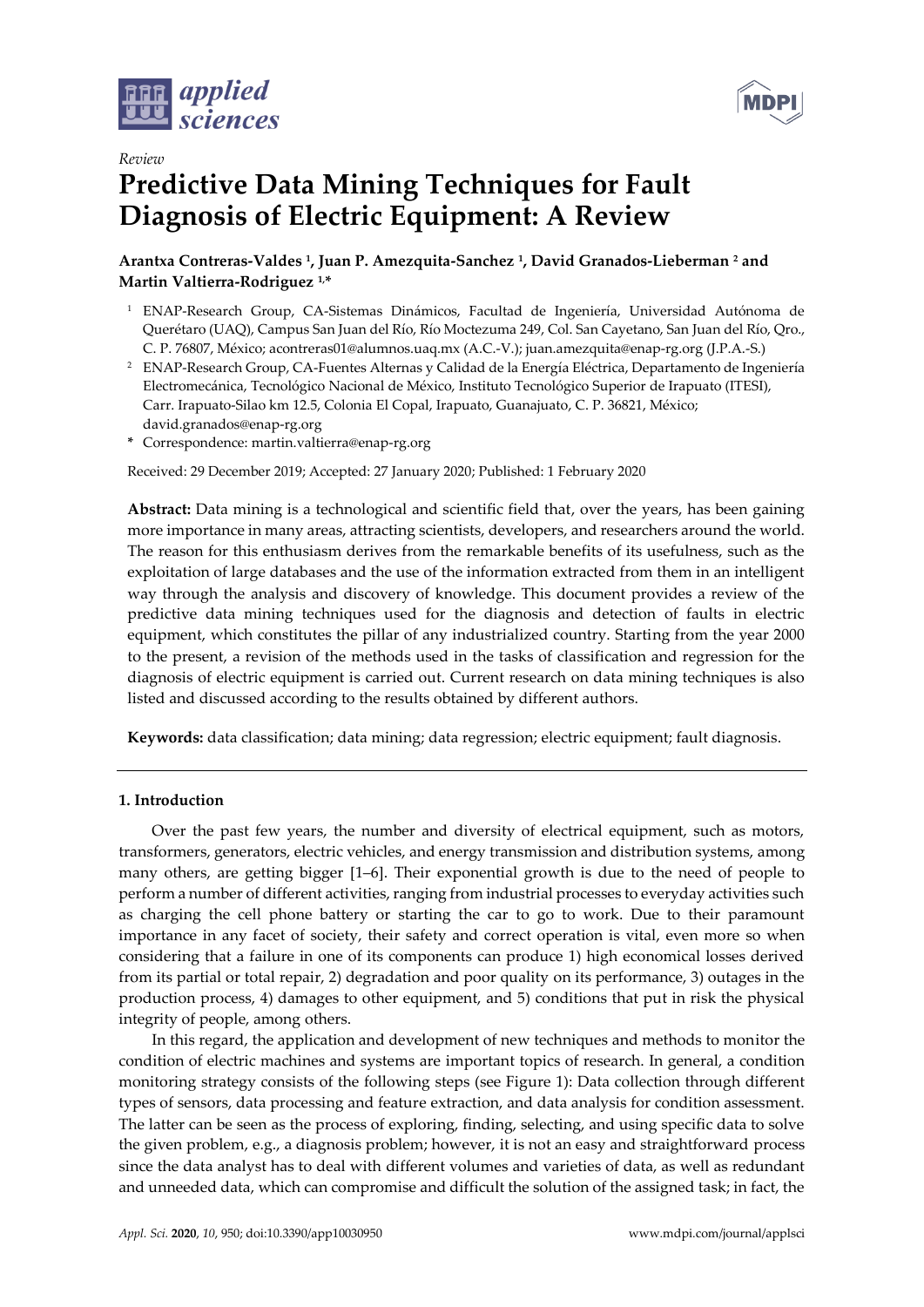algorithms [4].

reality is that, in many cases, only a small part of the dataset is used because its volume is simply too large to be used and processed effectively. One solution to this problem has been the use of data mining (DM) techniques. DM is one of the fastest growing fields at both the computational and industrial levels. Its main characteristic involves the search of patterns through the handling of different sets of data to discover the available knowledge. Kantardzic [7] calls DM to the process of applying a computer-based methodology for discovering knowledge from data. Although DM is based on computational algorithms, best results can be obtained by balancing the knowledge of human experts about the problem under study with the advantages and operating modes of different



**Figure 1.** General elements of a condition monitoring strategy.

In general, DM functionalities can be divided into two categories: Predictive and descriptive. The former is used to construct models that allow the prediction of unknown or future values, whereas the latter is in charge of finding new information that allows the description of the dataset. In this regard, the prediction functionalities become the most suitable option to perform the condition monitoring since a new and unknown equipment condition can be determined or predicted from a specific input information. Therefore, this manuscript is aimed at reviewing the classification and regression tasks that fall within the predictive category of DM, as well as hybrid techniques that combine more than one prediction method. Specifically, classification techniques attempt to find a function or model that distinguishes or predicts the class of unknown data by analyzing a data training set [8]. The regression analysis is used for numerical prediction, i.e., to predict missing or new numerical data values [8].

In the literature, two main groups of research works related to DM and electric equipment are found. On the one hand, there are different reviews about DM applications, e.g., diagnosis in health [9–11], marketing [12], industrial [13,14], climatological [15], and financial [16] issues, among others. On the other hand, there are also reviews related to diagnosis methods for specific machines such as transformers [17–19], estimation strategies in electric vehicles [20], mathematical models used to study induction motors in defective conditions [21], or, in a more general sense, methodologies of fault classification in transmission systems [22,23] and distribution of energy [24]. There is also the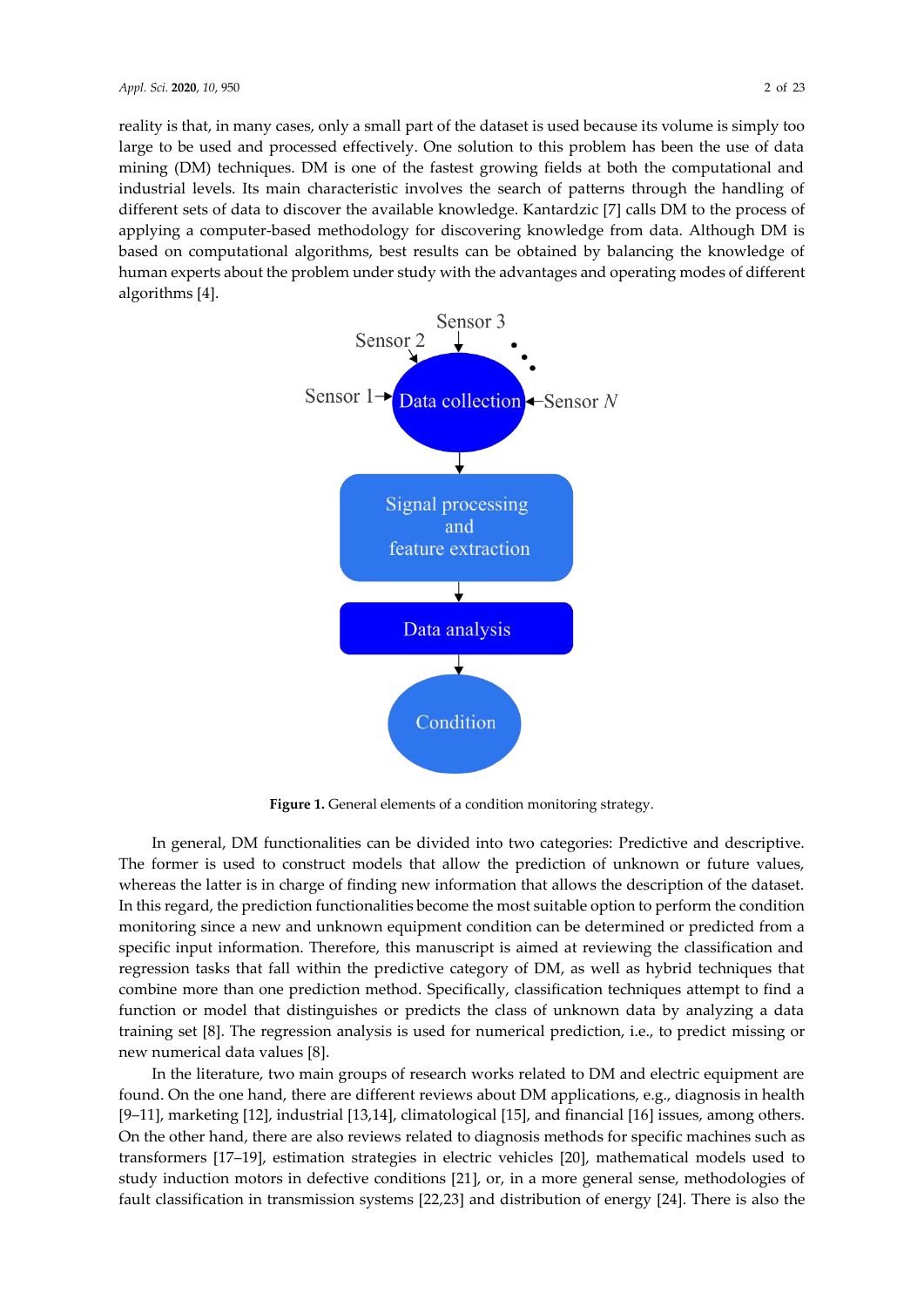work of Hare et al. [25], where they present a study of modern diagnosis methods in smart micro grids. Although there are specialized reviews on topics of either DM or electric equipment and systems, none of these works have been specifically focused on reviewing the research that has been carried out about the applications of DM techniques for condition monitoring of electric equipment and systems, which is very important in order to highlight the algorithms that have been used in specific equipment but can be applied to other machines since the application core is similar. In this regard, this manuscript provides a review of DM techniques focused particularly on the tasks of classification and regression within the category of predictive analysis applied to various electric machines and systems such as transformers, electric vehicles, heating, ventilation, and air conditioning (HVAC) systems, airplane, automotive, three-phase and multi-phase induction motors, centrifugal pumps, generators, distribution systems, and transmission lines, among others.

The rest of this manuscript is prepared as follows. Section 2 deals with the classification, regression, and hybrid techniques used for the detection of faults and the diagnosis of electrical systems. In Section 3, recent research works on these topics and the latest contributions on DM techniques that can be explored in fault diagnosis methodologies are presented. Finally, Section 4 shows the conclusions of this work.

#### **2. Predictive Model**

DM tasks can be conducted through prediction and description models [7,8] (see Figure 2a). In general, the prediction models are constructed through the learning of known data classes, whereas the description models arise from the findings obtained in a dataset [8]. In this regard, predictive DM techniques are the straightforward option to perform the diagnosis of equipment and systems since their different operating conditions can be learned and determined by a prediction model. In this model (see Figure 2b), its learning is carried out by means of the analysis of a data training set (input data with known outputs) and then used to predict the unknown output (class or value) of new input data. According to the nature of data (discrete or continuous), the prediction model can be used to perform either classification or regression functionalities [7] (see Figure 2a). A classification procedure consists of the assignment of an object (unknown class) into one of several predefined classes (predicted class) according to its properties or features. In a different way, a regression procedure involves the modeling of continuous functions to determine new numerical values (predicted values) according to specific inputs. Classification and regression techniques used for fault detection in electric equipment and systems are presented in the following sections.



**Figure 2. (a**) Schematic diagram for tasks and functionalities of data mining (DM) and (**b**) prediction model.

#### *2.1. Classification-Based Methods*

In a condition monitoring context, a classification model can be constructed from a given system and used to provide warnings and predict certain failures in early stages. In this regard, researchers around the world have proposed and used different classification methods in machine learning, pattern recognition, and statistics to perform faults diagnosis.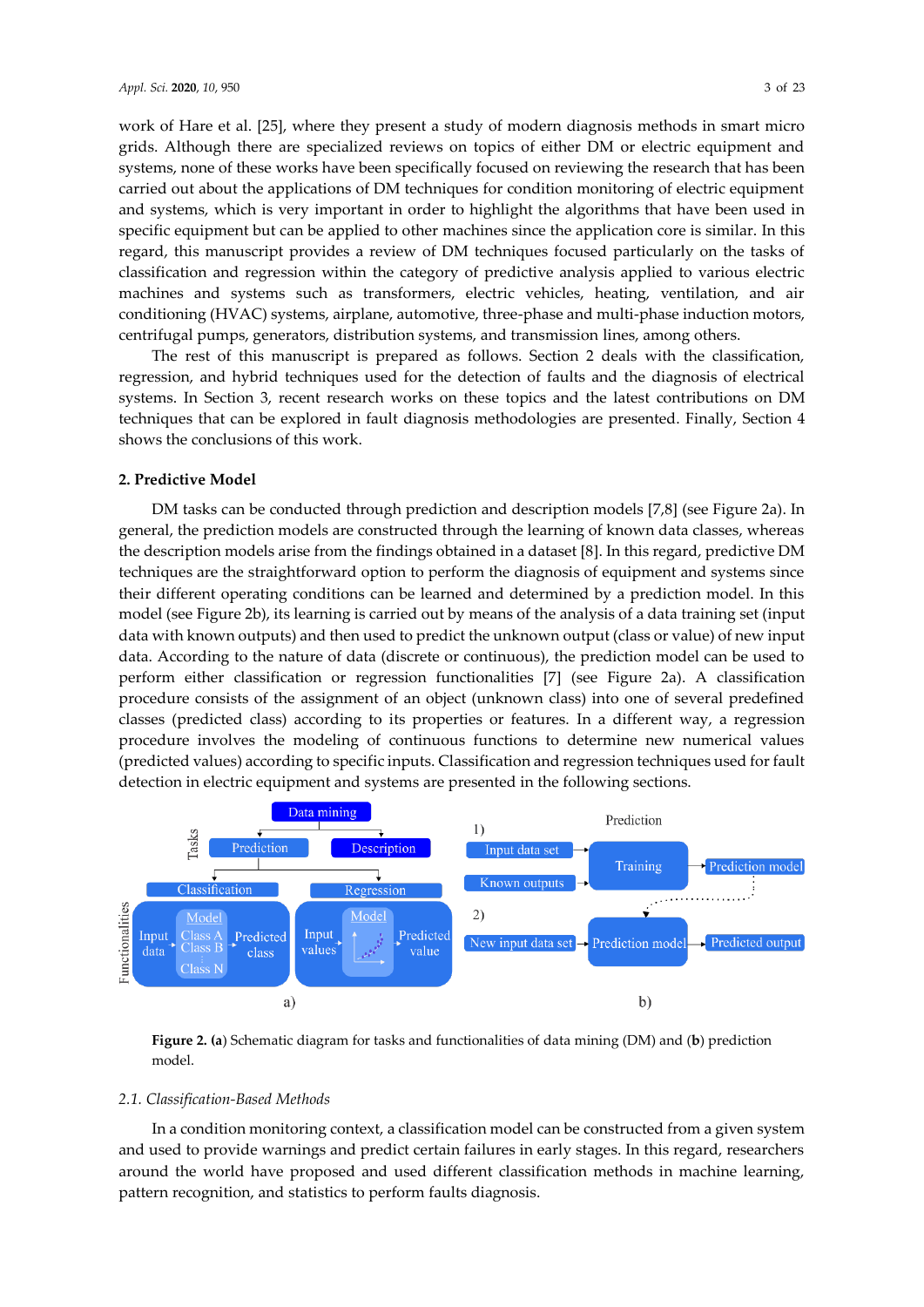Recent research on DM has been focused on developing classification techniques capable of handling datasets with different features, e.g., imbalance of proportionally, and large amounts of data. In the latter, this capacity is strongly required because, on the one hand, the availability of data is growing and, on the other hand, their performance can be compromised if limited datasets are analyzed. In fact, the amount of available data during the training of a neural network (NN) plays an important issue in its performance. For instance, Taylor et al. [26] contrasted three different techniques: Neural networks trained by using a hybrid of evolutionary search and backpropagation, neural networks trained by straightforward backpropagation, and simple predictive rulesets trained by evolutionary algorithms. Results indicate that evolved NNs outperform backpropagation trained NNs. However, the results are slightly unsatisfactory from a business viewpoint, obtaining a maximum accuracy of 77.9%, which can be somehow expected due to the small amount of training data, highlighting the need of additional data to establish a better reference during the pattern recognition task. Fortunately, there are many works in which the authors also use NNs as the basis of their investigations and promising results are obtained. In an energy consumption context, Magoulès et al. [27] diagnose different electrical equipment of an office building, including fans, pumps, cooling equipment, and chillers. They use a recursive deterministic perceptron NN to distinguish between normal and defective datasets, where an effectiveness percentage higher than 97% is obtained. Similarly, the use of NNs for fault detection on induction motors are presented [28– 35]. Tallam et al. [28] presented an on-line diagnostic scheme to alert the engine protection system of an incipient failure. This scheme consists of a feed-forward NN with a self-organized feature map to display the operating conditions of the in-test machine. An interesting feature offered by the results is that the method is not sensitive to unbalanced supply voltages or asymmetries in the machine. Martins et al. [29] use the alpha-beta stator currents of a three-phase induction motor as input variables to diagnose stator faults. In their proposal, an unsupervised Hebbian-based NN is used to extract the main components of the stator current data. Other proposals combine NNs with fuzzy logic systems (FLSs) to detect inter-turn faults [30,31]. In particular, Ballal et al. [31] developed an ANFIS (Adaptive Neural Fuzzy Inference System) for the detection of stator inter-turn insulation and bearing wear faults, where five input parameters, i.e., current, bearing temperature, winding temperature, speed, and the noise of the machine are used to construct the model. For the inter-turn insulation fault, they obtain an effectiveness of 94.03% using two inputs and 96.67% using five inputs. For the bearing wear fault, the accuracy rate with two inputs is 90.5%, and 98.7% with five inputs. These results demonstrate the importance of an information-rich dataset. In [32–34], several NNs are implemented in field programmable gate arrays (FPGAs) to diagnose different faults in induction motors. The diagnosis of broken rotor bars is presented by Zolfaghari et al. [35], where the multilayer perceptron NN used is able to detect the faults in the rotor with a classification effectiveness of 98.80%. Furthermore, modular NNs are used to diagnose transmission lines from the voltage and current signals of their elements (busses, transmission lines, and transformers). Given its modular nature, the diagnosis can be carried out by element, by area, or for the entire context of the electrical system [36]. In [37], adaptive linear neural networks and feed forward neural networks are combined to classify electrical disturbances that affect the electric equipment. The best classification results are obtained when only a single disturbance appears; when more disturbances are combined, the effectiveness is reduced, but it is worth noticing that the effectiveness percentage obtained exceeds 90% for a noiseless condition and exceeds 77% for a noisy condition in the presence of six combined disturbances. In addition, the overall methodology takes 46.5 milliseconds per half cycle analyzed. Hare et al. [25] present a survey for fault diagnostics in smart micro grids, in which they discuss the faults within various components of a micro network, e.g., photovoltaic panels, wind turbines, conventional generation systems, as well as cables and transmission lines, etc., where several classification algorithms such as NNs, decision trees, and FLSs, among others, are presented.

Regarding the transformers, Rigatos and Siano [38] propose the neural-fuzzy network modeling and the local statistical approach for the detection of incipient faults in power transformers. Another technique commonly used for diagnosis of transformers is the decision tree [39–41]. Menezes et al. [39] and Han et al. [40] used experimental data from a dissolved gas analysis (DGA) to illustrate the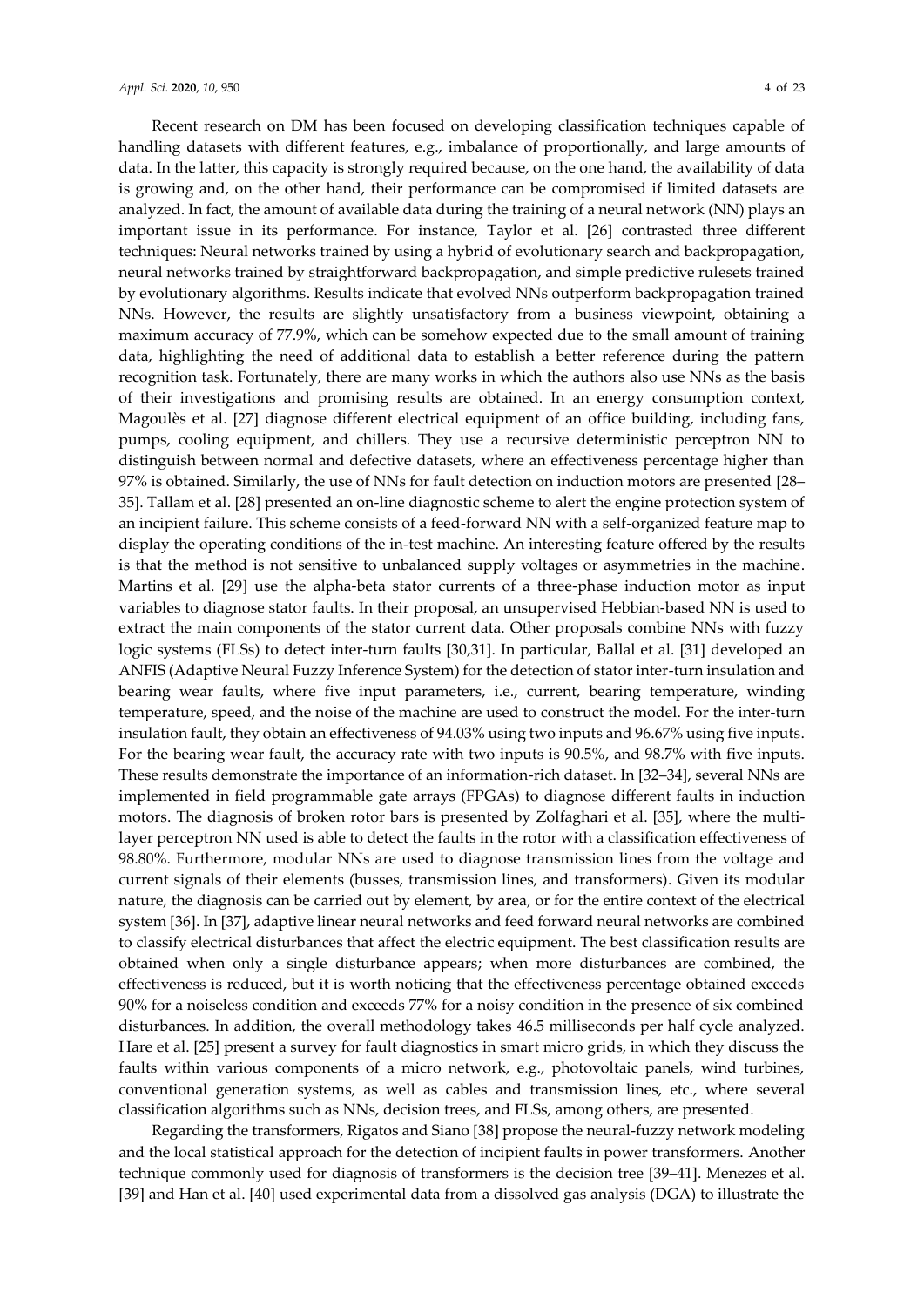performance of their decision tree-based models. In [39], they present a comparison between the method based on the algorithm C4.5 and other methods used in DGA. They use only 162 samples for the analysis, obtaining the following accuracy: 99.38% for the proposed method, 98.15% for the rules extracted, 88.03% for Duval Triangle, 63.25% for Dornenburg IEC C57.104, and 56.41% for Rogers IEC C57.104. In [40], a decision-tree C4.5 algorithm obtained an effectiveness of 86% for a thermoelectric fault in oil-immersed transformer. Samantaray and Dash [41] analyze the current of a power transformer to discriminate between the current signals generated by the inrush effect and the ones generated by its internal faults. The processing time of the proposed approach is 0.12s and provides an accuracy greater than 96%, exceeding the accuracy of the support vector machine (93.33%). As can be noted, the type of variable to be analyzed by the decision tree-based methods is not restricted; in fact, the use of vibration signals for the diagnosis of faults in monoblock centrifugal pumps [42] and motors of internal combustion [43] are also presented. The latter also compares the classification accuracy obtained by the J48 algorithm, random forest tree algorithm, linear model tree algorithm, best first tree algorithm, and functional tree algorithm, where the linear model tree algorithm provides the best results, offering classification accuracy of 100% using statistical features. In general, it can note that the decision tree algorithms are a practical, economical, and very effective approach. In addition to these different types of decision trees, the fault tree is another alternative used for the diagnosis of systems. For example, Volkanovski et al. [44] evaluate the reliability of a power system for energy delivery by constructing a fault tree structure, which represents the system configuration and includes all the possible flow routes of interruption of the power supply from the generators to the loads, including energy transfer limitations, common cause failure of power lines, energy flows and the capacity of generators, and loads in the power system. Duan and Zhou [45] also use the fault tree analysis and Bayesian networks for fault detection of a system for oil pressure warning instructions in an aircraft engine, where a diagnostic decision tree to guide maintenance personnel to make more efficient decisions when attempting to repair the system is obtained. An advanced Bayesian non-linear state estimation technique called Unscented Kalman Filtering to detect faults in HVAC (heating, ventilation, and air conditioning) components is presented by Bonvini et al. [46]. This algorithm can detect common faults in a chiller plant and functional failures caused by problems in the compressor and occlusions in the valves with a computational performance of 0.25s using Intel Xeon (R) 2.67 GHz–19 Cores and 0.52s using Intel Core i7 2.8 GHz–1 Core. Another tree-based method is the tree-structured fault dependence kernel developed by Li et al. [47]. It implements a structured labeling to include dependency information and describe severity levels in a high-margin learning framework for fault detection of building cooling systems. It is important to highlight that the testing accuracy increases or decreases accordingly with the change of training samples. For instance, in [47], the testing accuracy of the proposed strategy boosted from 69.64% (six training samples) to 99.12% (180 training samples). That is, accumulating more training data is beneficial for the fault detection and diagnosis.

Other classification method that has been widely used is the FLS. In general, it uses knowledgebased reasoning to construct logical rules and, thus, diagnose faults. In this type of algorithms, the designer knowledge about the in-test equipment, e.g., operating conditions, nominal parameters, overall performance, etc., plays a fundamental role. In [48], an FLS is designed to diagnose stator winding faults in induction motors. Similar results are obtained under noisy and noiseless conditions. Therefore, FLS is a good option because there is no general and accurate analytical model that describes completely the induction motor under fault conditions, leaving the open doors to uncertainties or noisy conditions. Amezquita-Sanchez et al. [49] present two FLSs to detect broken rotor bars (BRB) in both regimes of operating conditions, i.e., transient and stationary. The combination of fractal dimension analysis and FL system demonstrated to be highly effective on identifying half-BRB, one BRB, and two BRB, as well as healthy condition, since an effectiveness of 95% and 100% for start-up transient and steady state is obtained. For transformers, Islam et al. [50] present the diagnosis of several transformer faults using dissolved gas in oil analysis (DGA) and an FLS for its interpretation. An overview of different FLSs for DGA is presented in [51], where it is indicated that there is not a single technique that can enable the detection of the full range of faults,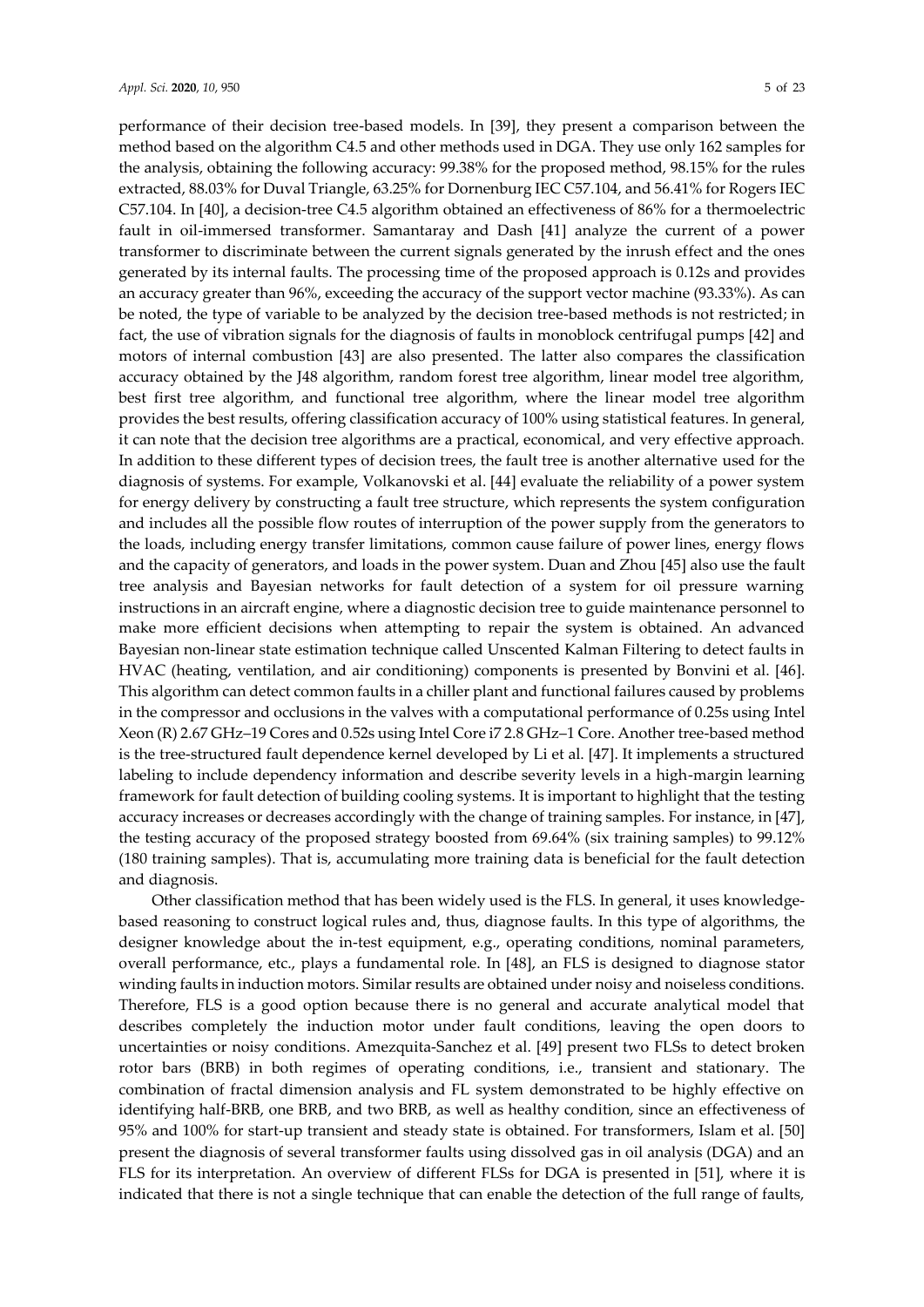therefore the combination of different methods has to be explored as a promising solution. Although promising results have been obtained using FLSs, a relatively high superiority of an adaptive neuro fuzzy inference system for DGA is presented in [52], obtaining an accuracy of 98% for all the 100 fault cases under study, while FL obtained 95%. Regarding other electric systems an equipment, the fault diagnosis of the power system using fuzzy logic is presented in [53]. An online monitoring system of voltage variations in electric systems is presented in [54], where an FLS is used to diagnose and classify instantaneously, i.e., sample to sample, the severity of the electric variation. Their proposal is a suitable tool for analyzing stored data; furthermore, it provides phase information unlike the conventional root mean square technique; moreover, it gives results sample to sample, which is better for nonstationary signals. Lauro et al. [55] diagnose a fan coil electric and Zio et al. [56] classify the faults of a steam generator of a pressurized water reactor. In the latter, a fuzzy clustering-based classification model is transformed into a fuzzy logic inference model, allowing its direct interpretation and inspection; also, improvements in the obtaining of the model are presented to allow the treatment of more complicated scenarios.

Table 1 shows a summary for the above reviewed works, where the used techniques and conventional applications, along with the physical variables that have been analyzed by them, are presented. As can be observed, NNs, decision trees, and FLSs are the most commonly used methods for fault detection. Although NNs can be more suitable for fault detection from a generalization viewpoint, decision trees have been preferred in many cases because of the clarity in their interpretation (human friendly) and their low computation burden, which are desirable features in online condition monitoring systems. Also, if the amount of data is limited, a simple decision tree can be used; yet, other aspects of such small dataset have to be taken into account, for instance: redundancy of data, data imbalance, information contained, data type (continuous or discrete), range, time dependency, etc. Regarding the physical variable measured from the in-test equipment, the current signals show to be a powerful and representative source of information for fault detection; although promising results are obtained, the combination of multiple physical variables, e.g., current and vibrations signals, should be explored in order to improve the reliability of new classification schemes and expand the number of fault conditions that can be determined by a single classification algorithm, exploiting the information that each signal can provide, e.g., current signals can provide information to diagnose electrical faults and vibration signals can provide information to diagnose mechanical faults.

| <b>Classification Methods</b>                                                                                                                                                                                                                                                                                                                                      | <b>Equipment Under test</b>                                                                                                                                                                                                               | <b>Physical Variable</b><br><b>Used as Information</b><br>Source                                                                        |
|--------------------------------------------------------------------------------------------------------------------------------------------------------------------------------------------------------------------------------------------------------------------------------------------------------------------------------------------------------------------|-------------------------------------------------------------------------------------------------------------------------------------------------------------------------------------------------------------------------------------------|-----------------------------------------------------------------------------------------------------------------------------------------|
| NNs and rule sets [26]<br>٠<br>Recursive deterministic perceptron<br>NN [27]<br>Feedforward NN [28]<br>Hebbian NN [29]<br>٠<br>B-spline membership fuzzy NN [30]<br>ANFIS [31,52]<br>Feed forward NN [32-34]<br>Multi-layer NN [35]<br>Modular NNs [36]<br>Adaptive linear NN and feed<br>forward NN [37]<br>Neural-fuzzy network and statistical<br>analysis [38] | Refrigeration systems<br>Electric equipment<br>(fan, coil, pump, and<br>chiller)<br>Stator winding of an<br>٠<br>induction motor<br>Bearings in induction<br>motors<br>Broken rotor bars<br>Electric transmission<br>lines<br>Transformer | Temperature<br>Energy<br>п<br>consumption<br>Voltage<br>٠<br>Data from DGA<br>٠<br>Current<br>▪<br><b>Vibrations</b><br>▪<br>Speed<br>п |
| Decision tree: C4.5 algorithm<br>[39, 40, 42]                                                                                                                                                                                                                                                                                                                      | Transformer<br>٠                                                                                                                                                                                                                          | Data from DGA<br>Current                                                                                                                |

**Table 1.** Classification methods and their applications.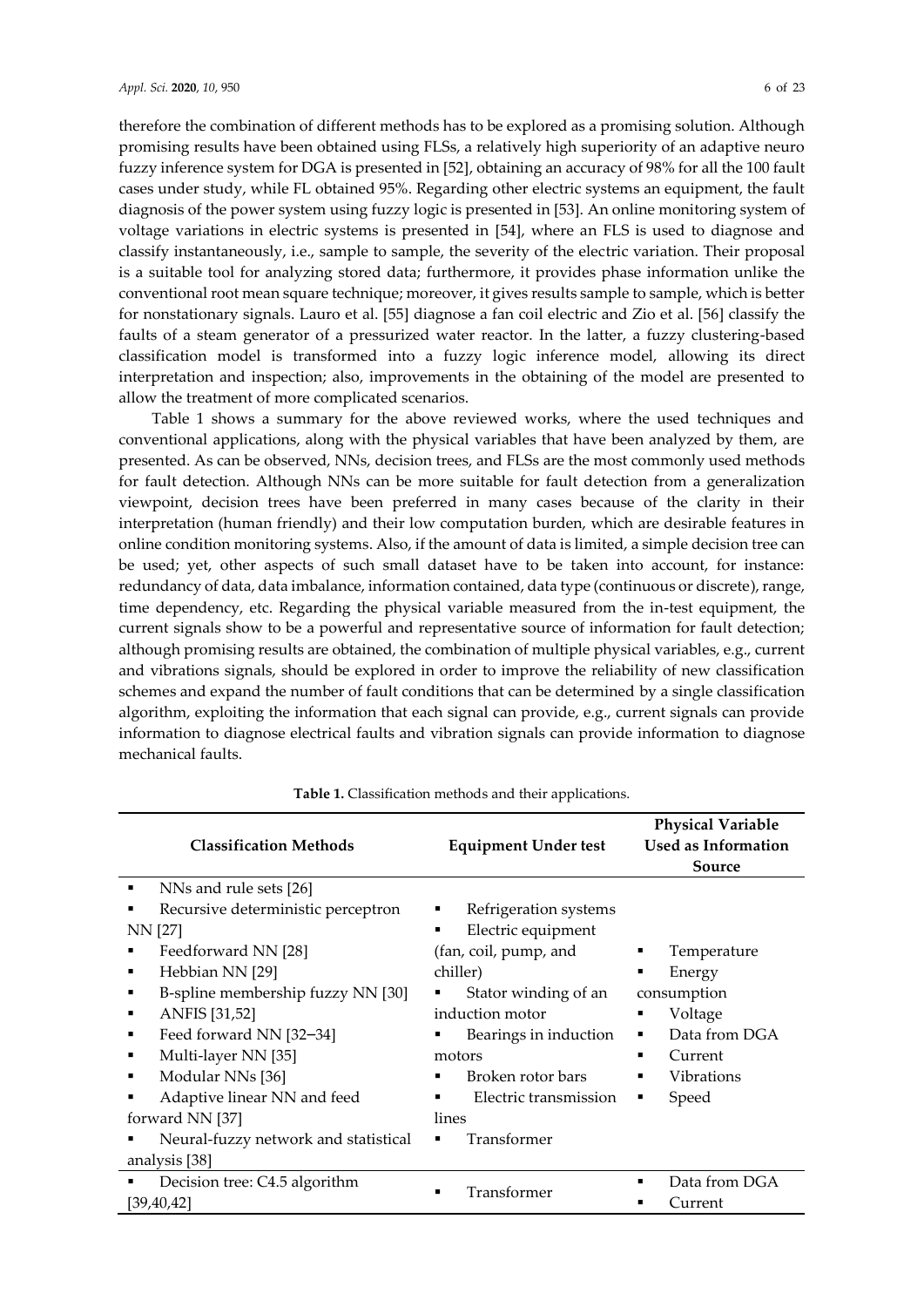| Decision tree: CART algorithm [41]<br>٠<br>Decision trees: J48 algorithm, best<br>first algorithm, random forest algorithm,<br>functional algorithm, and linear model<br>algorithm (a comparison) [43]<br>Fault tree analysis [44]<br>Fault tree analysis and Bayesian<br>networks [45] | Monoblock<br>٠<br>centrifugal pump<br>Internal combustion<br>engine<br>Power system<br>System of oil pressure<br>٠<br>warning instructions in<br>aircraft engines | Vibration<br>Power flows                                                               |
|-----------------------------------------------------------------------------------------------------------------------------------------------------------------------------------------------------------------------------------------------------------------------------------------|-------------------------------------------------------------------------------------------------------------------------------------------------------------------|----------------------------------------------------------------------------------------|
| Bayesian non-linear state estimation<br>technique (detection based on a threshold<br>value) $[46]$<br>Tree-structured fault dependence<br>kernel [47]                                                                                                                                   | Chiller plant<br>Building cooling<br>system                                                                                                                       | Pressure<br>Temperature                                                                |
| Fuzzy logic system [48]-[51], [53],<br>$[54]$<br>Fuzzy sets and fuzzy logic [55]<br>Fuzzy decision tree [56]                                                                                                                                                                            | Induction motor<br>٠<br>Transformer<br>Power systems<br>Fan coil electric<br>consumption<br>Steam generator of a<br>pressurized water reactor                     | Current<br>Voltage<br>٠<br>Electric power<br>٠<br>Temperature<br>٠<br>Pressure<br>Flow |

#### *2.2. Regression-Based Methods*

In general, the use of regression techniques consists of numerical prediction, i.e., a methodology to generate a methatical function or model to predict missing or new numerical data values; but it also covers the identification of distribution trends based on the available data. For the latter, the support vector machine (SVM) has been widely used since a regression function is found from the training dataset.

Among the available research works, SVMs have been presented in the literature as one of the most promising methods to diagnose faults in power transformers [57]. Lv et al. [58] and Bacha et al. [59] implement SVM-based strategies to establish the classification of faults in power transformers by using the gases available from the DGA. Both works present an interesting performance comparison among different methods. In [58], five artificial intelligence methods are presented. It is found that the SVM is the most effective and fastest method, obtaining an accuracy of 100% and a training time less than 1s, NN (92.76% accuracy and 81s training time), expert system (89.34% accuracy and training time no mentioned), FL (92.32% accuracy and 82s training time), and combined NN and expert system (93.54% accuracy and 44s training time). In [59], the classification accuracy of FL (86.7%), multi-layer perceptron (80%), radial basis function (86.7%), and SVM (90%) is presented. In a similar venue, SVMs are also explored for the detection and localization of faults in transmission lines, where Johnson and Yadav [60] and Parikh et al. [61] conclude that the SVMs are a highly accurate method for these tasks. Zhang et al. [62] present a SVM-based methodology for data-based line trip fault prediction in power systems, where long-term memory networks are used to capture time series characteristics from multiple sources in large systems. The accuracy of the line trip fault prediction can reach about 97%. SVMs have been also employed in the diagnosis of induction motors, e.g., Gangsar and Tiwari [63] carry out a comparative investigation to predict mechanical and electrical faults in induction motors from the analysis of vibration and current signals and the use of multiclass SVM methods. Zhang et al. [64] propose a method based on the robust local linear embedding algorithm and an SVM for the diagnosis the gear fault from an experimental setup composed by a motor, a torque transducer/encoder, and a dynamometer. The diagnosis of fault severity in the stator winding of induction motors using SVM in regression mode is presented by Das et al. [65]. In their research, they analyze the current signals for different levels of short circuit fault, different unbalance conditions in the voltage supply, and different load levels. In the methodology, they use recursive feature elimination to select the optimum number of features and an SVM as a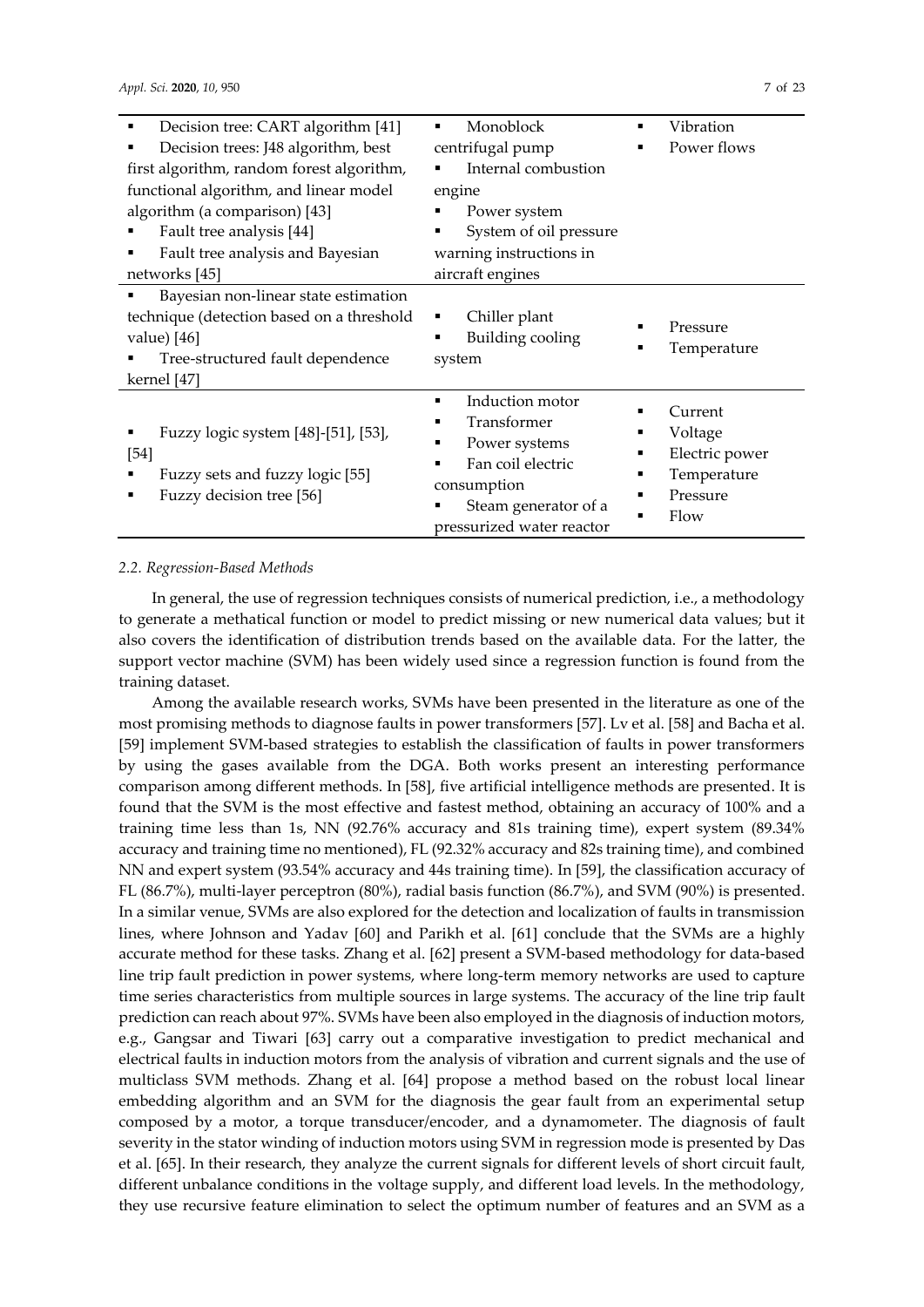load-immune classifier, demonstrating the high capabilities of SVMs. Among other electric machines where the SVM has been applied, heating, ventilation, and air conditioning (HVAC) systems [66,67] and the steam generator and pressure boundary of the Chinese CNP300 PWR (Qinshan I NPP) reactor coolant system [68] are included. For the latter, a specialized SVM module monitors the subunits of the reactor coolant system and is capable of making fault diagnosis at the component level. Finally, Lai et al. [69] investigate partial discharge activities for online monitoring of power equipment. They use back-propagation NN, self-organizing map, and SVM for classification and comparison, concluding that SVM is the best method in terms of classification accuracy and processing speed.

Some other approaches related to regression models include Poisson regression, least-square regression, and logistic regression [70]. Publications such as Jena and Bhalja [71] use a logistic regression binary classifier for the development of a new fault zone identification scheme for busbar verified by modeling an existing power generation station in a design software package. The proposed scheme is able to identify the fault zone with an accuracy of 99% when it is tested on a large dataset (28,800) by using a small training dataset (9600 cases). In the diagnosis of power systems, Xu and Chow [72] report the results obtained after using two different techniques, i.e., logistic regression and artificial NN, for the identification of the cause of faults in the power distribution systems. Logistic regression is a parametric model that is rarely used in power system fault diagnosis, while artificial NN is a nonparametric method that has been extensively used in this field. Logistic regression as a conventional statistical method has formalized models to exhibit the nonlinear relationship between the independent and dependent variables, while artificial NN can increase its flexibility by including hidden layers, which is often regarded as a substantial advantage. They conclude that both can be easily implemented. As seen from the results, artificial NN can achieve higher balanced accuracy than logistic regression; however, logistic regression is much faster because the artificial NN requires a relatively long training time and cross-validation requires an even longer computation time. Regarding the linear regression-base methods, the work of Cha et al. [73] presents the diagnosis and detection of faults in the main engine of a space shuttle during a stable state. Within the automotive industry, Jiang and Yin [74] present a new design and implementation approach based on recursive total principle component regression for efficient data-driven fault detection in automobile cyber-physical systems. Meanwhile, Bolovinou et al. [75] solve the problem of predicting the distance at which an electric vehicle can be driven before the energy recharge is required. The fact that the model is online implies that the prediction is made at any distance traveled from the beginning of the trip, which is achieved from a regression analysis. Using square linear regressions, Cappiello et al. [76] present a statistical model to predict the instantaneous emissions and fuel consumption of light-duty vehicles. Yu et al. [77] provide theoretical support for the prediction of faults in highway electromechanical equipment through a panel data model-based multi-factor predictive model. This model is characterized by a two-dimensional multivariate regression analysis based on and individuals and time. Emphasizing the intelligent diagnosis of faults, the classification and regression tree (CART) is used by Gopinath et al. [78] as a back-end classifier to diagnose synchronous generators. The statistical characteristics of the frequency domain are extracted from the current signals of the in-test generators. According to the work presented by Bangura et al. [79], the hidden patterns and nuances of differences between healthy performance firms and several fault signatures using time-series DM for the diagnosis of eccentricities and bar/end-ring connector breakages in polyphase induction motors can be identified. In a more general scenario, Wang and Jiao [80] propose a method of failure prediction related to quality by constructing a total principal component regression model, which can divide the space of the variables into two subspaces, and only one of them will be related to the quality fault.

Table 2 summarizes the above-reviewed information, where the effectiveness percentage of each method is also presented; from this information, it is evident that the SVMs are one of the most used methods for fault detection. Many authors agree that SVMs are more robust than other algorithms and satisfy the minimization of structural risk; yet, its effectiveness relies on the features and preparation of data. In addition, they have a high correct identification relationship according to the reported effectiveness percentages. In several works, SVMs have presented a better performance than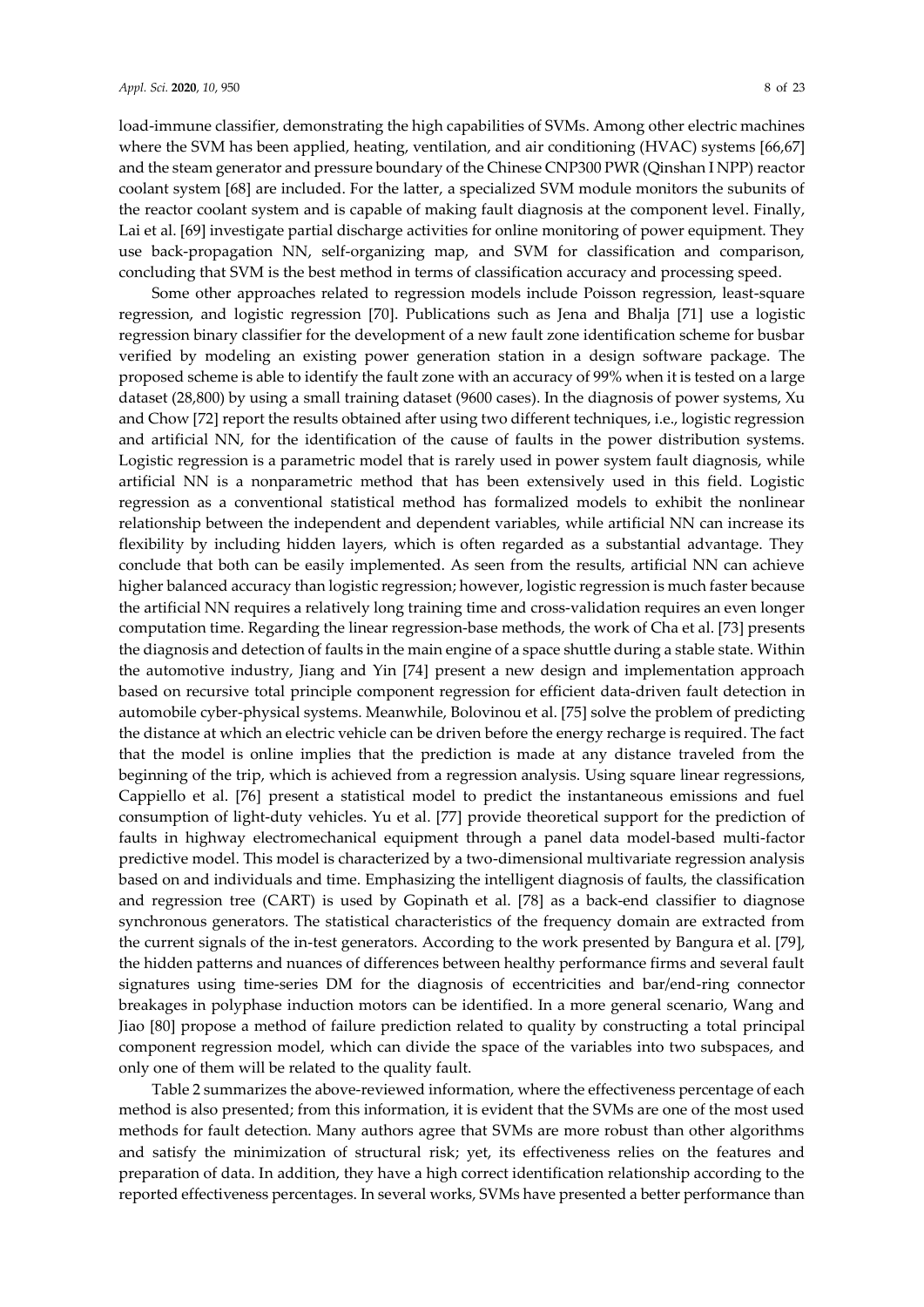NNs. These works highlight that SVMs reach the global optimum in a more direct way, are less prone to overfitting, present a smaller computational model, etc. Similar to other algorithms such as NNs, once the training stage has been carried out, the computational time to perform a SVM-based diagnosis is relatively short, making it a suitable for online and continuous diagnosis of electric equipment. Although in several works SVMs have presented a low computation cost/time, it cannot be suitably compared if aspects such as effectiveness reached, overfitting issues, robustness, number of hidden layers and neurons per layer, number of nodes, model complexity, activation and kernel functions used, and training algorithms, among others, are not taken into account.

| <b>Regression Methods</b>                                                              | <b>Equipment Under Test</b>                                                | <b>Type of Fault</b>                                                                                                               | Effectiveness<br>Percentage |
|----------------------------------------------------------------------------------------|----------------------------------------------------------------------------|------------------------------------------------------------------------------------------------------------------------------------|-----------------------------|
| Multilayer SVM<br>٠<br>$[57]$                                                          | Transformer                                                                | Partial discharge and<br>$\blacksquare$<br>arcing                                                                                  | 100                         |
| Multilayer SVM<br>٠<br>$[58]$                                                          | Transformer                                                                | Discharge and<br>thermal faults                                                                                                    | 100                         |
| Multilayer SVM<br>٠<br>$[59]$                                                          | Transformer                                                                | Discharge and<br>٠<br>thermal faults                                                                                               | 90                          |
| <b>SVM</b> [60]                                                                        | High-voltage,<br>direct current<br>transmission lines                      | Pole-1 to ground,<br>٠<br>pole-2 to ground and<br>pole-1 to pole-2                                                                 | 100                         |
| SVM [61]                                                                               | ٠<br>Series<br>compensated<br>transmission line                            | Line-to-ground, line-<br>to-line fault involving<br>ground and line-to-line                                                        | 98.703                      |
| LSTM and SVM<br>٠<br>[62]                                                              | Power systems<br>٠                                                         | Data-based line trip<br>٠<br>fault                                                                                                 | 97.7                        |
| Multiclass SVM [63]<br>٠                                                               | Induction motor<br>٠                                                       | Mechanical fault<br>٠                                                                                                              | 97.48                       |
| Robust locally<br>٠<br>linear embedding<br>algorithm and SVM [64]                      | Motor, torque<br>٠<br>transducer/encoder and<br>dynamometer                | Gear fault<br>٠                                                                                                                    | $90 - 100$                  |
| SVM in regression<br>Ξ<br>mode [65]                                                    | Stator winding of<br>an induction motor                                    | Stator winding short<br>٠<br>circuit faults                                                                                        | 95.1, 80.8, and<br>92.7     |
| Autoregressive<br>time series model with<br>exogenous variables and<br><b>SVM</b> [66] | <b>HVAC</b> systems                                                        | Air handling unit<br>faults                                                                                                        | 92.3                        |
| Autoregressive<br>time series model with<br>exogenous variables and<br><b>SVM</b> [67] | Chillers<br>٠                                                              | Reduced condenser<br>and evaporator water<br>flow, condenser fouling,<br>non-condensable in<br>refrigerant and refrigerant<br>leak | 90.31                       |
| Multiclass SVM [68]                                                                    | Steam generator<br>and pressure boundary<br>of a reactor coolant<br>system | Incipient faults                                                                                                                   | 100                         |
| Logistic regression<br>٠<br>$[71]$                                                     | Busbar                                                                     | $\blacksquare$<br>Internal and external<br>faults                                                                                  | 99.69                       |
| <b>CART</b> [78]                                                                       | Synchronous<br>٠<br>generators                                             | Inter-turn fault<br>٠                                                                                                              | 95.58–98.15                 |

| Table 2. Regression-based methods and their applications. |  |  |
|-----------------------------------------------------------|--|--|
|                                                           |  |  |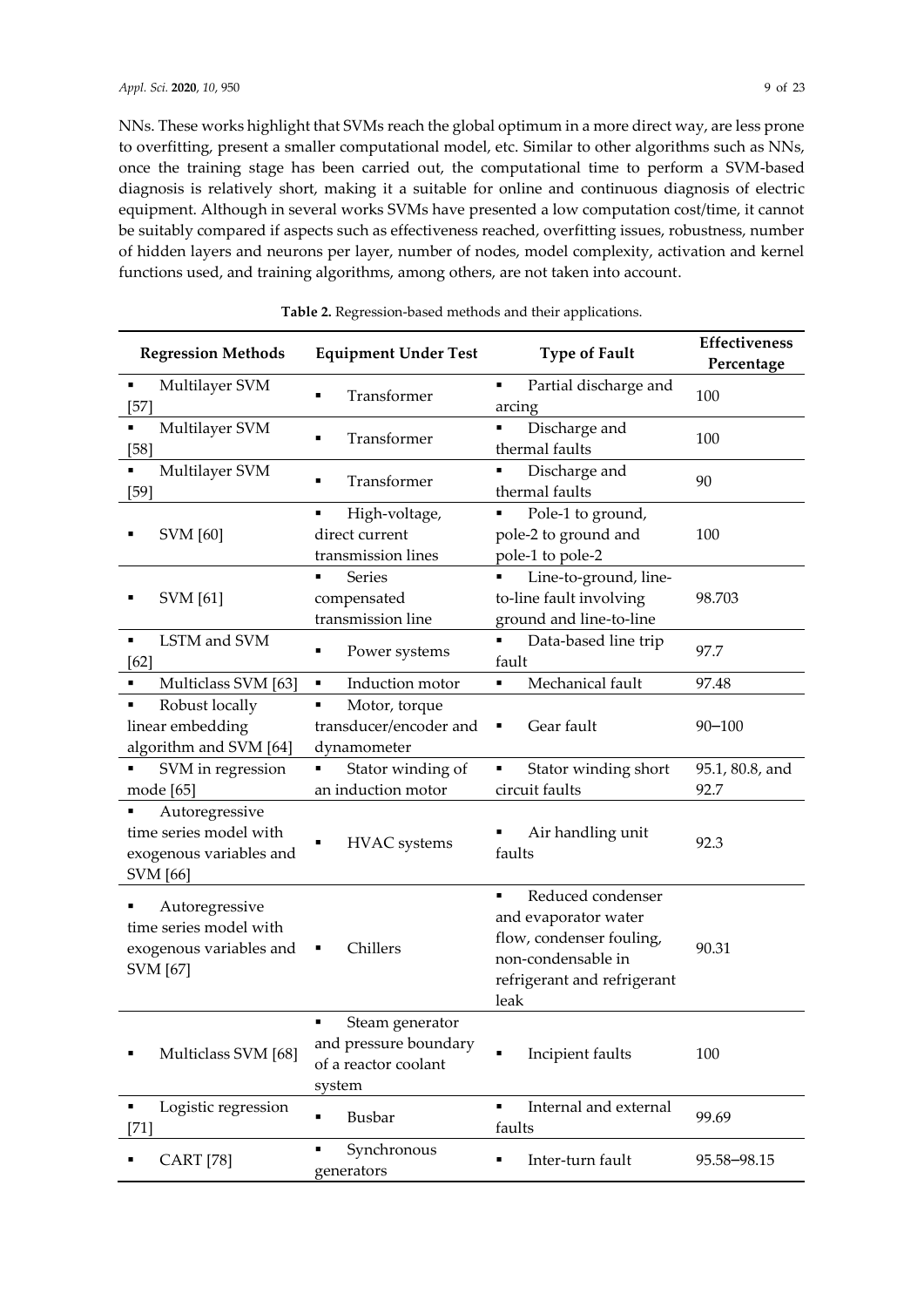| $\min_{15}$ [79]              | induction motors | breakages              |     |
|-------------------------------|------------------|------------------------|-----|
| Polyphase<br>Time-series data |                  | bar/end-ring connector | 100 |
|                               |                  | - Eccentricities and   |     |

### *2.3. Hybrid Techniques*

It is common to find research where the authors decide to use not only predictive techniques, but also to combine different algorithms that lead them to obtain models or methods that offer better results, including greater precision and efficiency, as well as better handling of data. This section deals with those works whose authors use more than one method, combining classification techniques and regression techniques, as well as other methods that do not belong to the predictive modeling of DM. The use of hybrid techniques, i.e., techniques that combine different methods, is frequently observed in the diagnosis of equipment such as motors, transformers, and electric vehicles mainly, as stated below.

In the extensive field of motors, Seera et al. [81] use the hybrid fuzzy min–max (FMM) neural network and classification and regression tree (CART), which is known as FMM–CART, to perform rule extraction and data classification in order to detect and classify faults in different motor conditions. They show the overall accuracy rates of five motor conditions (healthy, broken rotor bars, unbalanced voltages, eccentricity, and stator winding faults). FMM presented the lowest accuracy, 93.62%, while CART and FMM–CART achieved 98.11% and 98.25%, respectively, for multiple motor conditions in a time of 0.21s, 0.92s, and 0.96s, respectively. Two years later, in 2014, Seera and Lim [82] implement this hybrid model and conclude that it can produce accurate predictions of motor failures in an online learning environment. In addition, the results of the model are better than those compared with CART, FMM, and multi-layer perceptron. At the noisy test, multi-layer perceptron and FMM presented 78.39% and 94.88% accuracy, whereas FMM–CART and CART achieved stable results with 96.54% and 97.82% accuracy. The multilayer perceptron structure was the most complex with 30 hidden nodes, whereas FMM produced 12 nodes (hyperboxes). FMM–CART and CART created eight and six leaves, respectively. The computational time of FMM was only 0.13s. Multilayer perceptron consumed the longest time (2.08s), whereas FMM–CART and CART used almost 1s. The CART method combined with adaptive neuro-fuzzy inference system is presented by Tran et al. [83]. They use current and vibration signals from the induction motor for fault diagnosis; additionally, the hybrid of back-propagation and least-squares algorithm is used to adjust the parameters of membership functions. The total classification accuracy was 91.11% and 76.67% for vibration and current signals, respectively. Other works such as the one presented by Pramesti et al. [84] involve the identification of stator failures in induction motors using the multinomial logistic regression analysis and the Wavelet Transform (WT). Júnior et al. [85] use a multiple linear regression modeling technique along with the analysis of variance and the genetic algorithm optimization to obtain classification models to diagnose three-phase induction motors under normal and short-circuit conditions. The method presents percentages of hits greater than 95% in the diagnosis of the normal and incipient short-circuit fault condition, even at different motor load levels. In addition to the low cost and simplicity, this method does not require physical access to the machine because the current and voltage can be measured from the motor control board. Thus, the probability of the occurrence of human accident is reduced significantly. Unlike several other reported methods for fault diagnosis, the proposed approach requires few data and only uses simulation data to construct the expert system. Seshadrinath et al. [86] propose an algorithm based on two parts: In the first one, the optimal size of the structure of the Probabilistic Neural Network (PNN) is determined, using an orthogonal least-squares regression algorithm. In the second part, the fusion of a Bayesian classifier is recommended as an effective solution to diagnose incipient interturn fault in the machine. To track the health status of a degraded system and predict the remaining service life of a turbofan engine, Zhou et al. [87] propose a method that combines the echo state kernel recursive least-squares algorithm and a Bayesian technique, which demonstrates an excellent performance with respect to long-term prediction.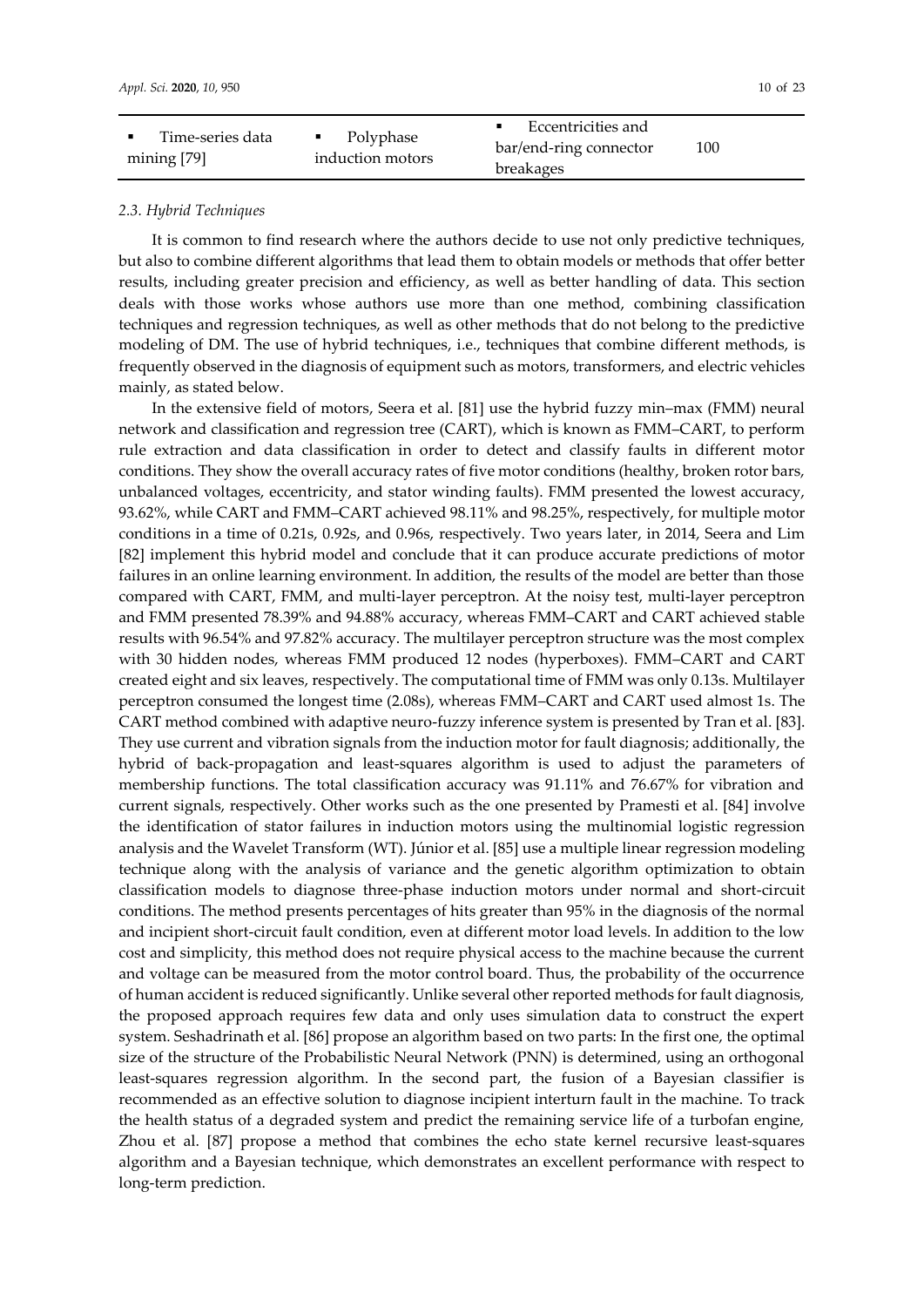To obtain an effective diagnosis of faults in automotive systems, intelligent monitoring schemes of the vehicle's condition are needed. In this regard, Choi et al. [88] develop three new approaches for fusion of classifiers in order to reduce the error rate. These approaches are: Joint optimization of the fusion center and individual classifiers, class-specific Bayesian fusion, and dynamic fusion, demonstrating that the proposed techniques surpass the individual classifiers such as PNN, k-Nearest Neighbor (kNN), or principal components analysis. A fault detection scheme for applications in the automotive industry is presented by Jakubek and Strasser [89]. They achieve the detection of faults by using kernel regression techniques and a NN. The resulting network uses significantly less basis functions than a radial basis function network with the same accuracy. Oliva et al. [90] present a model-based approach to predict the remaining driving range by combining a particle filtering and Markov chains by implementing detailed models of the battery, electric motor, and vehicle dynamics. Tseng and Chau [91] and Grubwinkler and Lienkamp [92] study different methodologies for the prediction of electric vehicle energy consumption. In particular, Tseng and Chau compare three approaches that include 1) approaches based on driver/vehicle/environment dependent factors using speed profile matching and driving habit matching, 2) approach of comparison with the average using personalized adjustment, and 3) a collaborative filtering approach that uses matrix factorization; whereas Grubwinkler and Lienkamp use the least-mean square algorithm for the prediction of the mean energy consumption. To have a broad overview of the methodologies used in estimation strategies related to the battery, control, and energy management of both hybrid and electric vehicles, it is recommended to review the work of Cuma and Koroglu [93].

In transformers, their preventive maintenance is very often emphasized. Liao et al. [94] use leastsquare SVM (LS-SVM) and particle swarm optimization in order to optimize the regression parameters for the diagnosis of transformers immersed in oil by using dissolved gases. A comparison with back-propagation neural network, radial basis function neural network, generalized regression neural network, and support vector regression is carried out. Advantages of the regression model include those inherited from the support vector regression, i.e., a unique solution and support of statistical learning theory. In the next years, the wavelet technique is fused with the LS-SVM by Zheng et al. [95] and Zhang et al. [96] to diagnose transformers as well. From the analysis and interpretation of the data generated by the concentration of dissolved gases, Yang and Hu [97] propose a fault diagnosis system, which combines back-propagation NN and a multinomial logistic regression model. Al-Janabi et al. [98] also propose a hybrid system to diagnose transformers. The proposal is based on genetic algorithms and neural networks; in general, it provides information to identify the exact fault in the transformer and its fault state. Fei and Zhang [99] also make use of genetic algorithms along with SVM for fault detection in transformers. Unlike the abovementioned works, Koley et al. [100] use the WT for the extraction of characteristics of the impulse test response of a transformer in the time and frequency domains and the SVM in regression mode to classify transformer faults. It should be pointed out that the SVM tool trained with only simulated data was capable of predicting fault classes accurately when the analog data were presented to the trained SVM for fault prediction.

For the diagnosis of faults in centrifugal pumps, Yunlong and Peng [101] present a new method based on LS-SVM and the empirical mode decomposition. In the case of monoblock centrifugal pumps, Sakthivel et al. [102] use a decision tree-fuzzy hybrid system. In the test dataset, the classification accuracy was 99.3% in decision tree-fuzzy method, 97.50% in rough set-fuzzy method, and 96.67% in case of PCA-based decision tree fuzzy method. For the same task, in [103], Muralidharan and Sugumaran use Wavelet analysis, the Naïve Bayes (NB) algorithm, and the Bayes network algorithm. In [104], they apply the J48 algorithm and the continuous Wavelet transform (CWT). The sym3, rbio2.6, and coif1 mother wavelets are the most suitable for fault diagnosis of centrifugal pumps, reaching a classification accuracy of 100%. Finally, in [105], they use the SVM and the CWT. In this case, bior3.7\_17 is the wavelet that gives maximum classification accuracy (99.76%). Hence, it can be considered as the best wavelet as it has the maximum fault discriminating capability for the system under study. Other works that have used the WT are the systems for electric power distribution. Jamil et al. [106] implement an algorithm based on fuzzy logic that uses the DWT to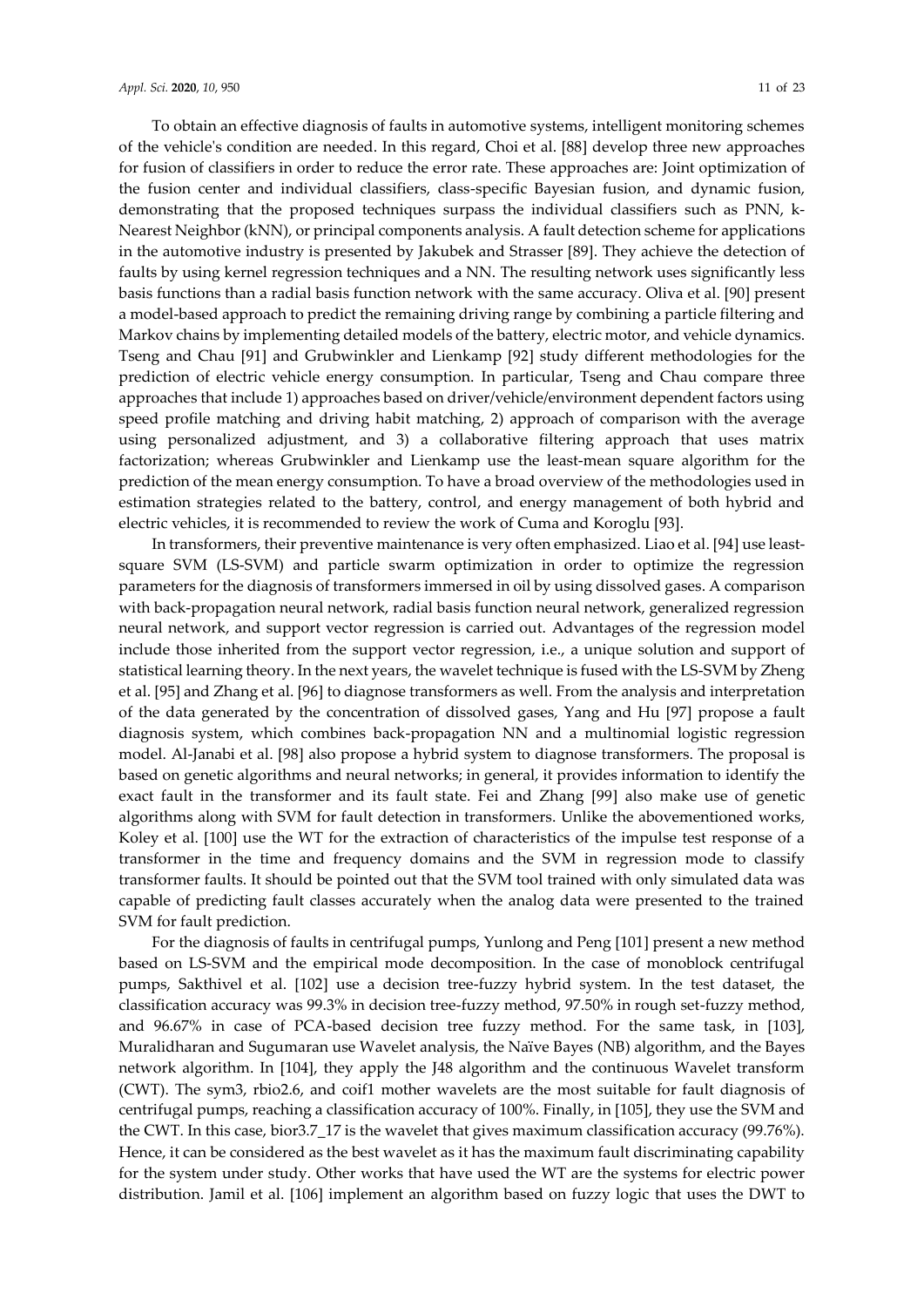identify 10 different types of faults in an electrical power distribution system. For high impedance fault detection in electrical distribution networks, the WT extracts dynamic characteristics to feed a decision-making system based on SVM [107]. The SVM is also used along with the Hilbert Huang transform to decompose the voltages of transmission lines into intrinsic mode functions [108] for fault classification in power systems. The main contribution of the proposed algorithm is the possibility of its application to any transmission line, no matter the line configuration, with no need for re-training at different load values, voltage levels, and fault resistances. In 2018, Singh and Vishwakarma [109] present a methodology to classify cross-country faults in series-compensated double circuit transmission lines. This method is based on EMD and three different classifiers: SVM, NB, and PNN. The effectiveness is 95% for SVM, 91.66% for Naïve-Bayes, and 96.7% for PNN, where their response times are 0.03s, 0.012s, and 0.016s respectively. Da Silva et al. [110] apply qualitative trend analysis and NB for the diagnosis of multiple failures in transmission lines. This hybrid diagnosis system can be generalized to deal with other types of faults along the transmission line.

Regarding other machines, Lin and Horng [111] use a scheme of classification and detection of faults in an ion implanter, proposing a hybrid classification tree, i.e., they combine a grouping algorithm with CART. They indicate that their methodology is general and can be applied to other machines by simply modifying the warning generation criteria. For the fault detection in components of nuclear power plants components, statistical methods have been used. Di Maio et al. [112] used a set of auto-associative kernel regression models, a hybrid approach based on correlation analysis, a genetic algorithm, and a sequential probability ratio test to detect faults by taking as a case study a coolant pump of a typical pressurized water reactor. Liangyu et al. [113] propose an artificial NN combined with optimal zoom search to recognize various degrees of failure in a high-pressure feedwater heater system. The classification of the healthy and defective conditions of a face milling tool is done through the acquisition of sound signals using the discrete WT (DWT) and the J48 algorithm, which is a decision tree technique [114]. On the other hand, to detect and diagnose faults in HVAC systems, Du et al. [115] combine NNs and clustering analysis.

Table 3 lists the works that have presented hybrid techniques for the detection of faults and diagnosis of the abovementioned electric equipment and systems. According to the information shown in Table 3, two different are combined on average to perform the diagnosis, where not only DM techniques are implemented, but other signal processing algorithms are used to extract or highlight features contained into the analyzed signals in order to simplify the fault classification task. As main techniques, the WT and the EMD are found. While the works that use WT exploit its capability for time frequency decomposition in a symmetric way, the works that use EMD exploit its capability to decompose a signal in an adaptive way. In this regard, EMD has been preferred in many works since a-priori information for the analyzed signal is not needed. From this point of view, other recent schemes based on EMD such as down-sampling EMD [116], which is a method that provides specific advantages over EMD, should be explored in the field of fault detection in electric equipment. WT has been also widely used to remove the unwanted noise in an electrical signal. This noise is generated by acquisition systems, sensors, or any electronic device. Regarding DM techniques, FLSs have presented suitable results under noisy conditions in the input signals, since this noise is somehow compared with the uncertainties of the input data, which is an inherent ability of FLSs.

| Data mining techniques                   | Other techniques | Application               |
|------------------------------------------|------------------|---------------------------|
| ■ Fuzzy min-max NN and CART [81,82]      |                  | Induction motors          |
| • ANFIS and CART [83]                    |                  | Induction motors<br>٠     |
|                                          | WТ               | Stator winding of an<br>٠ |
| • Logistic regression [84]               |                  | induction motor           |
| · Multiple linear regression and genetic | <b>RMS</b>       | Three-phase induction     |
| algorithms [85]                          |                  | motors                    |

**Table 3.** Summary for hybrid techniques used.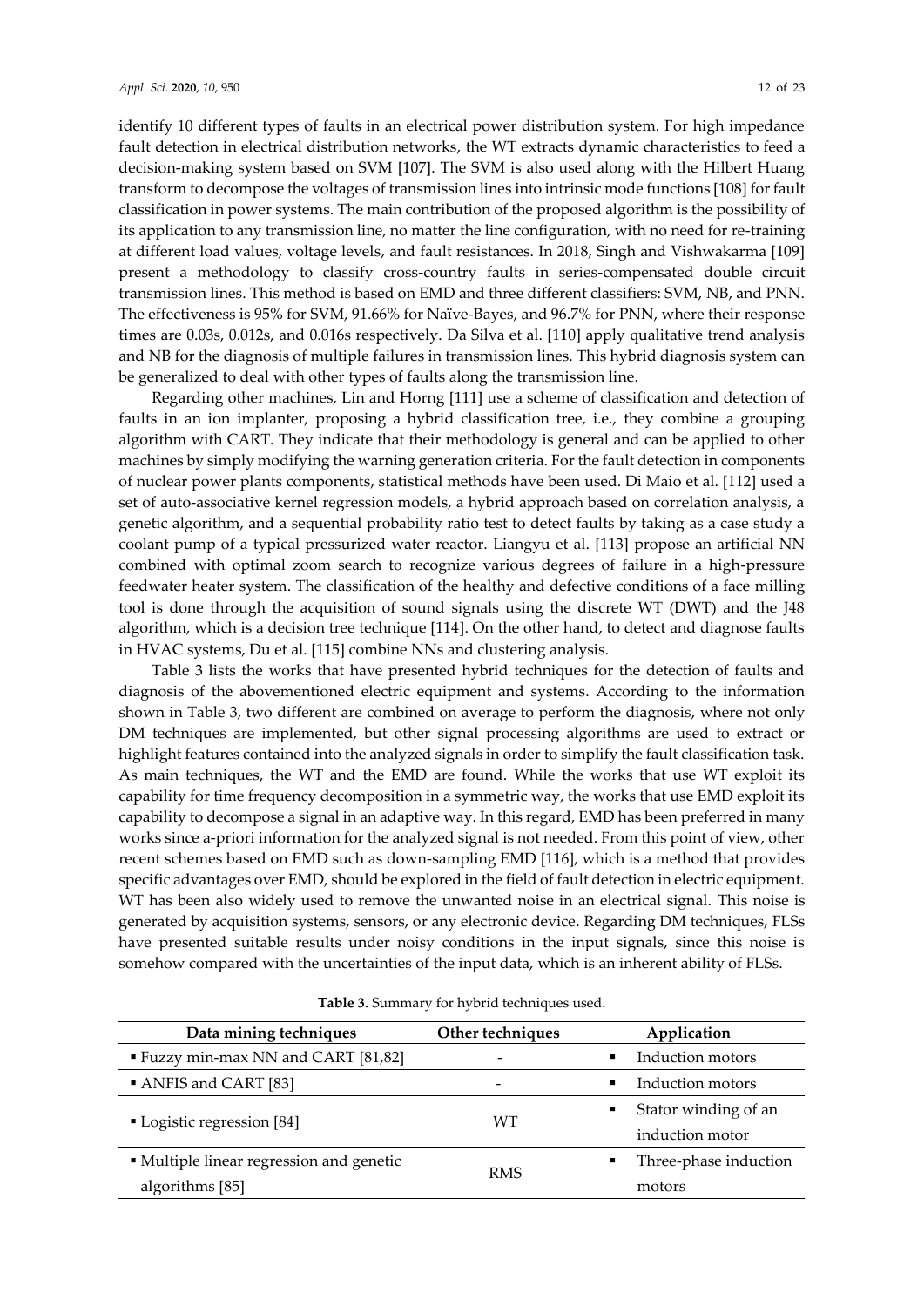| • PNN and orthogonal least squares<br>regression algorithm [86]         | <b>DWT</b>                                  | Induction machines                           |
|-------------------------------------------------------------------------|---------------------------------------------|----------------------------------------------|
| Kernel recursive least squares<br>algorithm and Bayesian technique [87] |                                             | Turbofan engine                              |
| SVM, PNN, kNN, and Principal<br>components analysis [88]                |                                             | Engine system<br>٠                           |
| Kernel regression techniques and NN<br>[89]                             |                                             | Automotive industry                          |
| " Particle Filtering and Markov Chains<br>[90]                          |                                             | Electric<br>٠<br>Vehicles                    |
| Average and collaborative filtering [91]                                | Similarity<br>Matching                      | vehicle energy<br>consumption                |
| • Mean and least-mean square algorithm<br>$[92]$                        |                                             | vehicle energy<br>٠<br>consumption           |
| • LS-SVM regression [94]                                                | Particle swarm<br>optimization<br>algorithm | Transformer                                  |
| • LS-SVM [95], [96]                                                     | <b>WT</b>                                   | Transformer<br>٠                             |
| · Multinomial logistic regression and NN<br>$[97]$                      |                                             | Transformer<br>٠                             |
| NN and genetic algorithm [98]                                           |                                             | Transformer<br>٠                             |
| SVM and genetic algorithm [99]                                          |                                             | Transformer<br>٠                             |
| SVM in regression mode [100]                                            | <b>WT</b>                                   | Transformer<br>٠                             |
| • LS-SVM [101]                                                          | <b>EMD</b>                                  | Centrifugal pump<br>٠                        |
| · Decision tree-fuzzy and rough set-<br>fuzzy methods [102]             |                                             | Monoblock centrifugal<br>٠<br>pump           |
| NB classifier and Bayes net classifier<br>[103]                         | Wavelet analysis                            | Monoblock centrifugal<br>pump                |
| Decision tree [104]                                                     | Wavelet analysis                            | Monoblock centrifugal<br>٠<br>pump           |
| $\bullet$ SVM [105]                                                     | <b>CWT</b>                                  | Monoblock centrifugal<br>٠<br>pump           |
| ■ Fuzzy logic [106]                                                     | <b>WT</b>                                   | Electrical power<br>٠<br>distribution system |
| $\bullet$ SVM [107]                                                     | <b>WT</b>                                   | Distribution networks<br>٠                   |
| $\bullet$ SVM [108]                                                     | <b>EMD</b>                                  | Power systems<br>٠                           |
| SVM, NB and PNN [109]                                                   | <b>EMD</b>                                  | <b>Transmission Lines</b><br>٠               |
| • Naïve Bayes [110]                                                     | Qualitative trend<br>analysis               | <b>Transmission Lines</b><br>٠               |
| CART and clustering algorithm [111]                                     |                                             | Ion implanter<br>٠                           |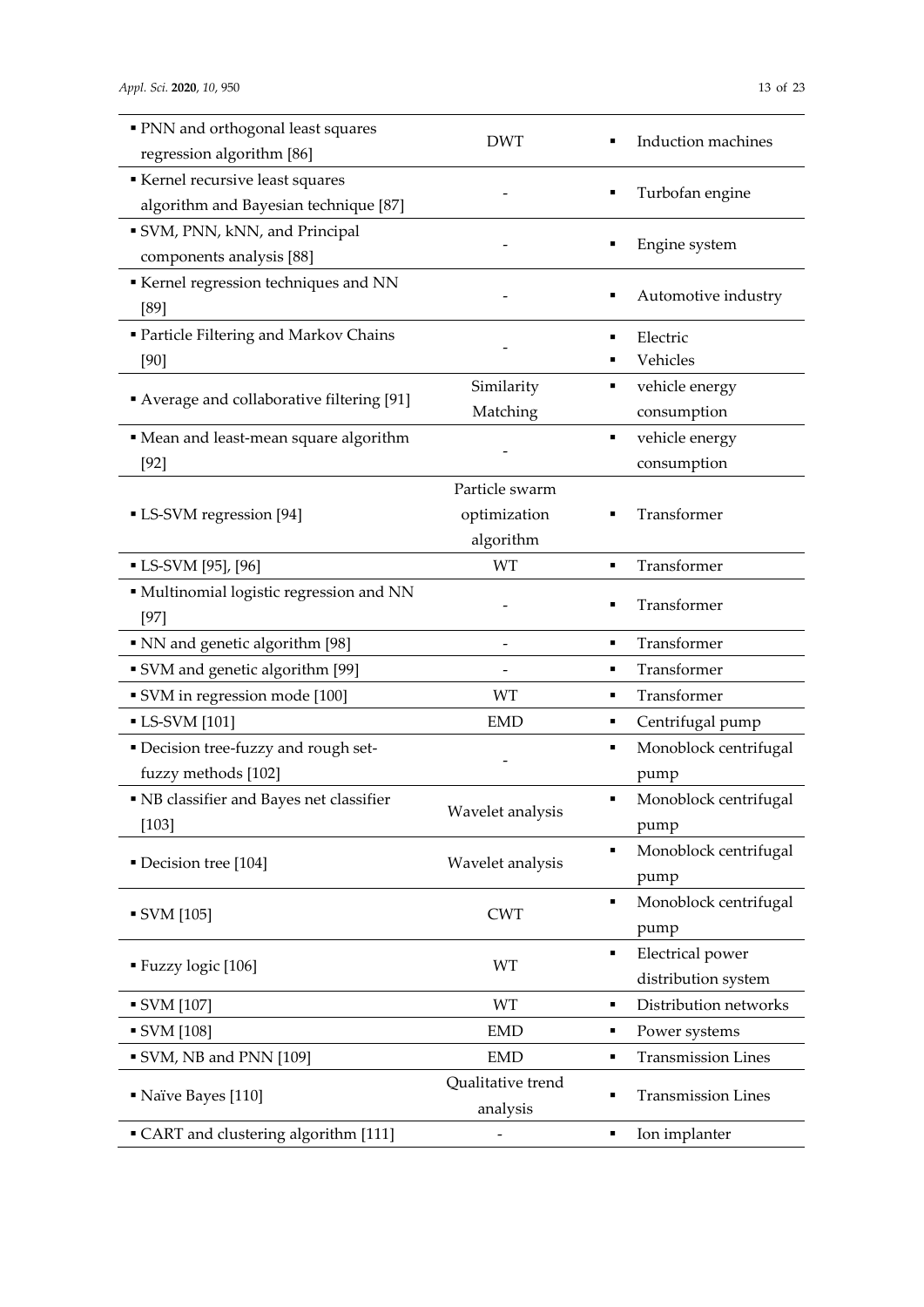|                                                   |              | ٠ | Reactor Coolant Pump     |
|---------------------------------------------------|--------------|---|--------------------------|
| Auto-associative kernel regression,               |              |   | of a typical             |
| correlation analysis, genetic algorithm,          |              |   | <b>Pressurized Water</b> |
| and probability ratio test [112]                  |              |   | Reactor                  |
|                                                   | Optimal zoom |   | High-pressure            |
| $\blacksquare$ NN [113]                           | search       |   | feedwater heater         |
|                                                   |              |   | system                   |
| • Decision tree [114]                             | <b>DWT</b>   |   | Face milling tool        |
| • NN and subtractive clustering analysis<br>[115] |              | ٠ | <b>HVAC</b> systems      |

#### **3. Recent Methods for General Applications**

In the literature, various articles that involve the most recent research on classification and regression algorithms, which can be used in different areas of application, have been presented. Djeffal et al. [117] present a method based on filtering and revision stages to delete samples that have little influence on the learning results of a SVM, where the goal is to reduce training time without losing accuracy. This strategy could be used for handling and reducing huge databases before the application of any other algorithm. Zhao et al. [118] tackle the challenging problem of classification in the presence of label noise. In this regard, they propose a Markov chain sampling framework that robustly learns effective classifiers and accurately identifies mislabeled instances. Hwang and Son [119] propose a prototype-based classification to select some data from a dataset for development of learning rules and prediction, demonstrating that the proposed approach overcomes other classifiers such as the Bayes classifier and the nearest neighbor. Regarding the Bayesian approaches, Zhang et al. [120] present a probability density estimation approach based on the nonparametric kernel mixing model in order to estimate reliable class-conditional probability functions; in general, the proposed Bayesian classifier consists of three steps: Partitioning, structure learning, and estimation of probability density functions. Zhang et al. [121] propose a learning scheme that offers a recursive algorithm to explore the distribution of class density for the Bayesian estimation and an automated approach to select powerful discriminant functions for the classification of high-dimensional data, while Celotto [122] proposes a unified visual approach to compare and classify a large subset of Bayesian confirmation measures. In the work of Becker et al. [123], analytical and approximate inference methods are discussed to calculate the marginal probabilities of Bayes factors, providing guidance on the interpretation of results and offering new types of analysis to study sequential data in many application areas.

Regarding regression analysis, Le et al. [124] present the geometric-based online Gaussian process that could scale with massive datasets, guaranteeing that the proposed algorithm produces a good enough solution (close to the optimal one) and a fast-online regression. Marx and Vreeken [125] present an information theory-based approach using the Kolmogorov complexity and the principle of minimum description length to provide a practical solution to the problem of inferring the direction of causal dependence of observational data. Rudaś and Jaroszewicz [126] analyze two uplift modeling approaches for linear regression and identify the situations in which each model works best; in fact, they propose a third model that combines the benefits of both approaches. Liang et al. [70] propose the model called heterogeneous-target robust mixture regression that addresses the challenges and practical concerns of joint learning for multiple objectives/multi-tasking learning by managing mixed types of objectives simultaneously, imposing structural constraints on each component of the mixture and adopting robustness strategies.

On the other hand, Chen and Guestrin [127] describe a scalable end-to-end tree boosting system (XGBoost) and propose a new algorithm based on data dispersion providing information on cache access patterns, data compression, and fragmentation to construct a scalable tree boosting system. They claim that XGBoost is widely used by data scientists to achieve cutting-edge results in many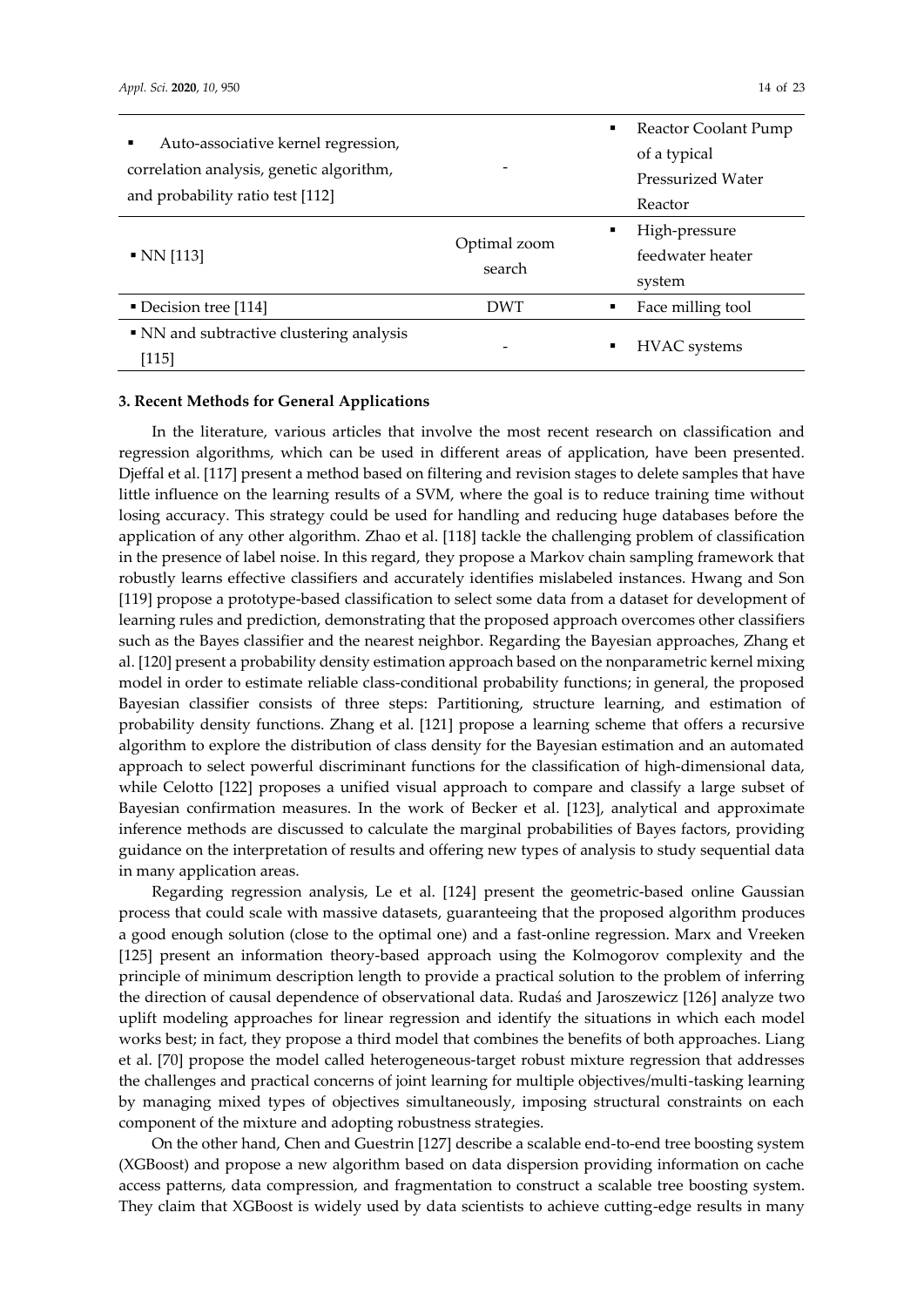machine learning challenges. Teinemaa et al. [128] evaluate the temporal stability and prediction accuracy of different existing predictive process monitoring methods, finding that the methods based on the XGBoost and LSTM exhibit the highest temporal stability. In relation to NN, Baldi [129] studies the internal and external approaches for the design of recursive neural architectures. Zhang et al. [130] address the problems of intelligent fault diagnosis when the data at the time of training and testing does not come from the same distribution by using domain adaptive convolutional NNs. Bouguelia et al. [131] propose an adaptive algorithm to continuously update a system of neurons through the extension of the growing neural gas algorithm with three complementary mechanisms, which allows one to closely monitor the gradual and sudden changes in the distribution of data. The imbalance data problem is addressed by Xi et al. [132]. They propose the least-squares support vector machine for class imbalance learning by evaluating two parameters of misclassification costs; also, the Cholesky factorization is used to enhance computational stability. In order to reduce the estimation error in online sequential extreme learning machine systems, Lu et al. [133] present a new training approach based on Kalman filter. Although the two last works have been applied to fault detection in aircraft engines, they can be used in other machines.

Table 4 shows a compendium of the abovementioned methods. They are grouped by year in order to show their chronological appearance and highlight which ones are the latest algorithms or strategies proposed in the literature to solve DM issues or improve DM tasks. As these methods can address general applications, it is recommended their research and integration in fault detection methodologies of electric equipment and systems. For instance, the least-squares SVM is useful for imbalance data, i.e., when there is a disproportionate ratio of observations in each class, and the Markov chain sampling is a useful tool for mislabel data.

| Year | <b>Methods</b>                         | Usage |                                      |
|------|----------------------------------------|-------|--------------------------------------|
|      | Naïve Bayes and feature weighting      |       | High-dimensional<br>massive          |
|      | approaches [121]                       |       | data classification                  |
|      |                                        | ٠     | Visualize the behavior and           |
| 2016 | Visual approach to represent Bayesian  |       | symmetry properties<br><sub>of</sub> |
|      | confirmation measures (BCMs) [122]     |       | <b>BCMs</b>                          |
|      |                                        | ٠     | Scalable machine learning            |
|      | XGBoost [127]                          |       | system for tree boosting             |
|      | Covering-based samples reduction [117] |       | Fast binary support vector           |
|      |                                        |       | machine learning method              |
|      | MixedTrails, a Bayesian approach [123] | ٠     | Types of analysis to study           |
|      |                                        |       | sequential data                      |
|      | Geometric-based Online Gaussian        | ٠     | Handling<br>of<br>large-scale        |
|      | Process for fast regression [124]      |       | datasets                             |
| 2017 |                                        | ٠     | Solution to the problem of           |
|      | Kolmogorov complexity and use the      |       | inferring the direction of           |
|      | Minimum Description Length [125]       |       | dependence<br>causal<br>of           |
|      |                                        |       | observational data                   |
|      |                                        | ٠     | Design<br>of<br>recursive            |
|      | Recursive neural architectures [129]   |       | architectures for numerical          |
|      |                                        |       | data of variable size                |
| 2018 | Heterogeneous-target robust mixture    |       | Handling of heterogeneous            |
|      | regression (HERMIT) [70]               |       | data                                 |

#### **Table 4.** Recent methods for general applications.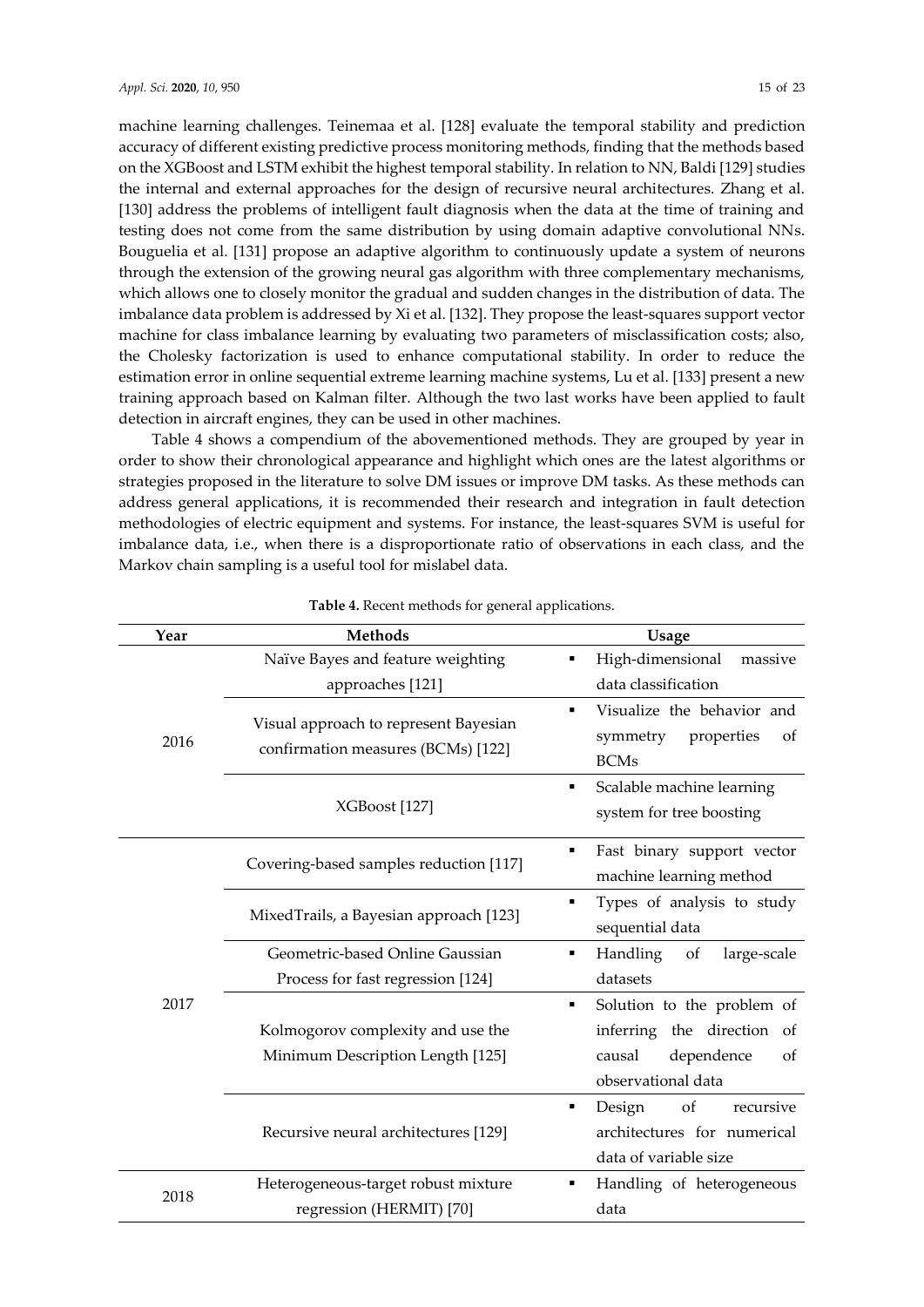|      | Markov chain sampling [118]                      | Classification<br>of<br>data<br>in<br>presence of label noise                                                                    |
|------|--------------------------------------------------|----------------------------------------------------------------------------------------------------------------------------------|
|      | Prototype-based classification [119]             | Learning<br>prediction<br>and<br>٠<br>based on the selection of<br>handfuls of class data                                        |
|      | Kernel mixture model [120]                       | Probability<br>density<br>٠<br>estimation<br>Bayesian<br>in<br>classifiers                                                       |
|      | Linear regression [126]                          | Uplift modeling<br>٠                                                                                                             |
|      | Random forest, XGBoost, and LSTM<br>$[128]$      | Analysis of temporal stability<br>accuracy for<br>binary<br>and<br>classification                                                |
|      | Convolutional NN [130]                           | Intelligent fault diagnosis<br>٠<br>when the data at training<br>and testing time does not<br>come from the same<br>distribution |
|      | Growing Neural Gas Algorithm [131]               | algorithm<br>Adaptive<br>got<br>evolving data streams                                                                            |
|      | Least squares support vector machine<br>$[132]$  | Imbalance of data                                                                                                                |
| 2019 | Logistic regression and Kalman filter<br>$[133]$ | Estimation error reduction in<br>$\blacksquare$<br>online sequential extreme<br>learning machine systems                         |

# **4. Conclusions**

The development of efficient and reliable methodologies represents an extremely important task for researchers and developers of diagnosis systems; in order to contribute to the solution of this task, DM techniques have been widely used. To offer the reader an overview of DM techniques used in the detection of faults and diagnosis of electrical equipment and systems in recent years, this paper provides a general review that can facilitate informed decision-making for specific applications. All the details and results obtained by the authors cited here can be consulted directly from the bibliography of each research.

Although certain techniques have been constantly used for specific applications, e.g., SVMs in transformers, the selection of an appropriate DM technique for either classification or regression will depend on many factors, e.g., monitoring technology, features of data, and knowledge about the intest system operation. However, it is important to take into account that the more complex and robust the systems, the greater the amount and variety of data produced, and the more difficult the detection of faults and the diagnosis. Additionally, the researcher has to be informed about the features of specific DM algorithms so that, through its implementation, the information contained in the acquired data can be exploited.

It is extremely difficult for a single technique to detect the full range of faults of a system in a 100% reliable way. Each method has its own strengths and weaknesses. Outputs from various diagnostic methods must be aggregated into an overall evaluation system; thus, instead of using one diagnostic method, intelligent hybrid methods that combine the strengths of each method can be developed. In the literature, there are many articles using hybrid techniques in order to increase the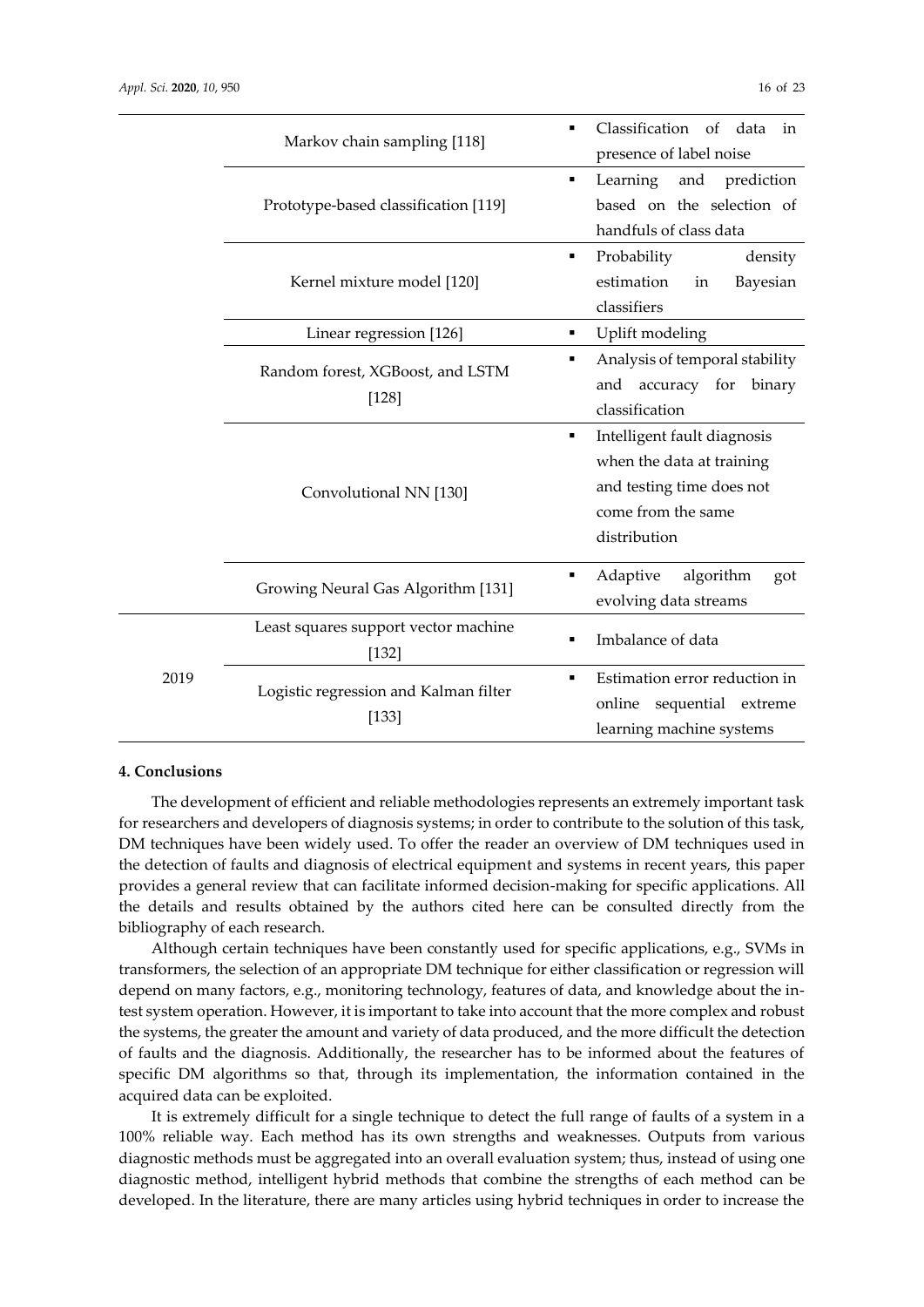percentage of efficiency, accuracy, reliability, and speed of their models. On the one hand, different signal processing techniques have been used for pre-processing of data. This pre-processing allows highlighting and extracting information from raw data. Typical operations are denoising, frequency or mode decomposition, and space transformation, where the WT- and EMD-based methods have demonstrated promising results. On the other hand, the combination of different DT algorithms has been also explored in order to take advantage of their individual benefits. Wu et al. [134] present an important analysis on the 10 most influential DM algorithms in the research community, being C4.5, CART, PageRank, k-Means, kNN, Apriori, AdaBoost, Expectation-Maximization, NB, and SVM. It should be noted that these algorithms cover statistical learning, classification, clustering, link mining, and association analysis. Despite obtaining promising results in many works and having knowledge about both the in-test system and analyzed data, it is difficult or impossible to conceive a perfect algorithm in terms of accuracy, velocity, or complexity for specific applications, mainly considering that even similar applications can have many different requirements; in this regard, the design and development of new algorithms and methods are still of paramount importance.

Also, special attention has to be given to equipment related to renewable energy sources such as wind turbines, photovoltaic systems, power converters, energy storage systems, among others, due to their rapid development and growth [135,136]. For instance, the void defects evolving into damage in wind turbine blades are investigated in [137]. The improvement of photovoltaic and wind power storage systems based on the prediction of battery life and its faults using SVMs is presented in [138]; in these systems, the correct operation of batteries is fundamental. It is clear that all the elements of a system are important and the research of specialized fault detection methodologies for the individual elements and the system as a whole are critical for the maintenance and repair of the system.

Some recommended directions for future research are: i) Fusion and analysis of multiple physical variables as source of information of a specific equipment, ii) exploration and integration of recent algorithms to improve the quality of data before the application of a DT-based algorithm, iii) development of practical hardware solutions for online and real-time fault diagnosis, and iv) detection of incipient faults.

**Author Contributions:** Conceptualization, A.C.-V. and M.V.-R.; investigation, resources and visualization, A.C.- V., J.P.A.-S. and D.G.-L.; funding acquisition, J.P.A.-S. and M.V.-R.; Writing—original draft, review & editing, all the Authors. All authors have read and agreed to the published version of the manuscript.

**Funding:** This research was funded by the "Consejo Nacional de Ciencia y Tecnología (CONACYT)" under the scholarship 892305.

**Conflicts of Interest:** The authors declare no conflict of interest.

#### **References**

- 1. Adil, A.M.; Ko, Y. Socio-technical evolution of Decentralized Energy Systems: A critical review and implications for urban planning and policy. *Renew. Sustain. Energy Rev.* **2016**, *57*, 1025–1037.
- 2. García-Villalobos, J.; Zamora, I.; San Martín, J.I.; Asensio, F.J.; Aperribay, V. Plug-in electric vehicles in electric distribution networks: A review of smart charging approaches. *Renew. Sustain. Energy Rev.* **2014**, *38*, 717–731.
- 3. Valtierra-Rodriguez, M. Fractal dimension and data mining for detection of short-circuited turns in transformers from vibration signals. Meas. Sci. Technol. **2019**, *31*, 025902.
- 4. Mejia-Barron, A.; Valtierra-Rodriguez, M.; Granados-Lieberman, D.; Olivares-Galvan, J.C.; Escarela-Perez, R. Experimental data-based transient-stationary current model for inter-turn fault diagnostics in a transformer. *Electr. Power Syst. Res*. **2017**, *152*, 306–315.
- 5. Mejia-Barron, A.; de Santiago-Perez, J.J.; Granados-Lieberman, D.; Amezquita-Sanchez, J.P.; Valtierra-Rodriguez, M. Shannon Entropy Index and a Fuzzy Logic System for the Assessment of Stator Winding Short-Circuit Faults in Induction Motors. *Electronics* **2019**, *8*, 90.
- 6. Lee, J.H.; Pack, J.H.; Lee, I.S. Fault Diagnosis of Induction Motor Using Convolutional Neural Network. *Appl. Sci.* **2019**, *9*, 2950.
- 7. Kantardzic, M. *Data Mining: Concepts, Models, Methods, and Algorithms*, 2nd ed.; Wiley—IEEE Press: Piscataway, NJ, USA, 2011.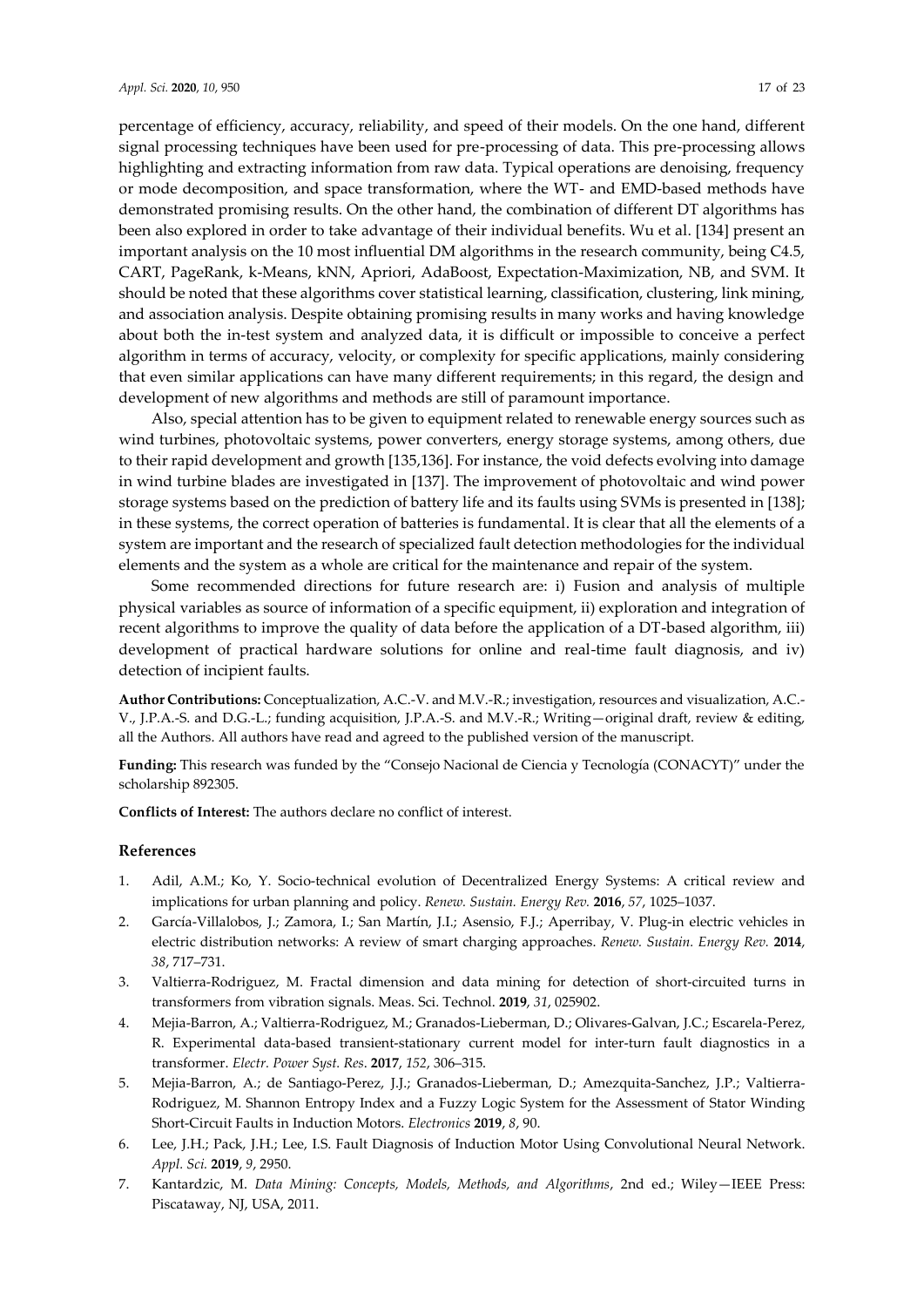- 8. Han, J.; Pei, J.; Kamber, M. *Data Mining: Concepts and Techniques*, 3rd ed.; The Morgan Kaufmann Series in Data Management Systems; Elsevier Science: Waltham, MA, USA, 2011.
- 9. Jothi, N.; Rashid, N.A.; Husain, W. Data Mining in Healthcare—A Review. *Procedia Comput. Sci*. **2015**, *72*, 306–313.
- 10. Paramasivam, V.; Yee, T.S.; Dhillon, S.K.; Sidhu, A.S. A methodological review of data mining techniques in predictive medicine: An application in hemodynamic prediction for abdominal aortic aneurysm disease. *Biocybern. Biomed. Eng*. **2014**, *34*, 139–145.
- 11. Bellazzi, R.; Zupan, B. Predictive data mining in clinical medicine: Current issues and guidelines. *Int. J. Med. Inf*. **2008**, *77*, 81–97.
- 12. Ngai, E.W.T.; Xiu, L.; Chau, D.C.K. Application of data mining techniques in customer relationship management: A literature review and classification. *Expert Syst. Appl*. **2009**, *36*, 2592–2602.
- 13. Ge, Z.; Song, Z.; Ding, S.X.; Huang, B. Data Mining and Analytics in the Process Industry: The Role of Machine Learning. *IEEE Access* **2017**, *5*, 20590–20616.
- 14. Xu, Y.; Sun, Y.; Wan, J.; Liu, X.; Song, Z. Industrial Big Data for Fault Diagnosis: Taxonomy, Review, and Applications. *IEEE Access* **2017**, *5*, 17368–17380.
- 15. Odell, S.D.; Bebbington, A.; Frey, K.E. Mining and climate change: A review and framework for analysis. *Extr. Ind. Soc*. **2018**, *5*, 201–214.
- 16. Ngai, E.W.T.; Hu, Y.; Wong, Y.H.; Chen, Y.; Sun, X. The application of data mining techniques in financial fraud detection: A classification framework and an academic review of literature. *Decis. Support Syst*. **2011**, *50*, 559–569.
- 17. Christina, A.J.; Salam, M.A.; Rahman, Q.M.; Wen, F.; Ang, S.P.; Voon, W. Causes of transformer failures and diagnostic methods—A review. *Renew. Sustain. Energy Rev*. **2018**, *82*, 1442–1456.
- 18. De Faria, H.; Costa, J.G.S.; Olivas, J.L.M. A review of monitoring methods for predictive maintenance of electric power transformers based on dissolved gas analysis. *Renew. Sustain. Energy Rev*. **2015**, *46*, 201–209.
- 19. Sun, H.C.; Huang, Y.C.; Huang, C.M. Fault Diagnosis of Power Transformers Using Computational Intelligence: A Review. *Energy Procedia* **2012**, *14*, 1226–1231.
- 20. Zheng, Y.; Ouyang, M.; Han, X.; Lu, L.; Li, J. Investigating the error sources of the online state of charge estimation methods for lithium-ion batteries in electric vehicles. *J. Power Sources*, **2018**, *377*, 161–188.
- 21. Liu, Y.; Bazzi, A.M. A review and comparison of fault detection and diagnosis methods for squirrel-cage induction motors: State of the art. *ISA Trans*. **2017**, *70*, 400–409.
- 22. Prasad, A.; Belwin, E.J.; Ravi, K. A review on fault classification methodologies in power transmission systems: Part—I. *J*. *Electr. Syst. Inf. Technol*. **2018**, *5*, 48–60.
- 23. Prasad, A.; Belwin, E.J.; Ravi, K. A review on fault classification methodologies in power transmission systems: Part-II. *J*. *Electr. Syst. Inf. Technol.* **2018**, *5*, 61–67.
- 24. Gururajapathy, S.S.; Mokhlis, H.; Illias, H.A. Fault location and detection techniques in power distribution systems with distributed generation: A review. *Renew. Sustain. Energy Rev.* **2017**, *74*, 949–958.
- 25. Hare, J.; Shi, X.; Gupta, S.; Bazzi, A. Fault diagnostics in smart micro-grids: A survey. *Renew. Sustain. Energy Rev.* **2016**, *60*, 1114–1124.
- 26. Taylor, D.W.; Corne, D.W.; Taylor, D.L.; Harkness, J. Predicting alarms in supermarket refrigeration systems using evolved neural networks and evolved rulesets. In Proceedings of the 2002 Congress on Evolutionary Computation, Honolulu, HI, USA, 12–17 May 2002.
- 27. Magoulès, F.; Zhao, H.; Elizondo, D. Development of an RDP neural network for building energy consumption fault detection and diagnosis. *Energy Build*. **2013**, *62*, 133–138.
- 28. Tallam, R.M.; Habetler, T.G.; Harley, R.G.; Gritter, D.J.; Burton, B.H. Neural network based on-line stator winding turn fault detection for induction motors. In Proceedings of the Conference Record of the 2000 IEEE Industry Applications Conference, Thirty-Fifth IAS Annual Meeting and World Conference on Industrial Applications of Electrical Energy, Rome, Italy, 8–12 October 2000.
- 29. Martins, J.F.; Pires, V.F.; Pires, A.J. Unsupervised Neural-Network-Based Algorithm for an On-Line Diagnosis of Three-Phase Induction Motor Stator Fault. *IEEE Trans. Ind. Electron*. **2007**, *54*, 259–264.
- 30. Xu-hong, W.; Yi-gang, H. Fuzzy Neural Network based On-line Stator Winding Turn Fault Detection for Induction Motors. In Proceedings of the 2nd IEEE Conference on Industrial Electronics and Applications, Harbin, China, 23–25 May 2007.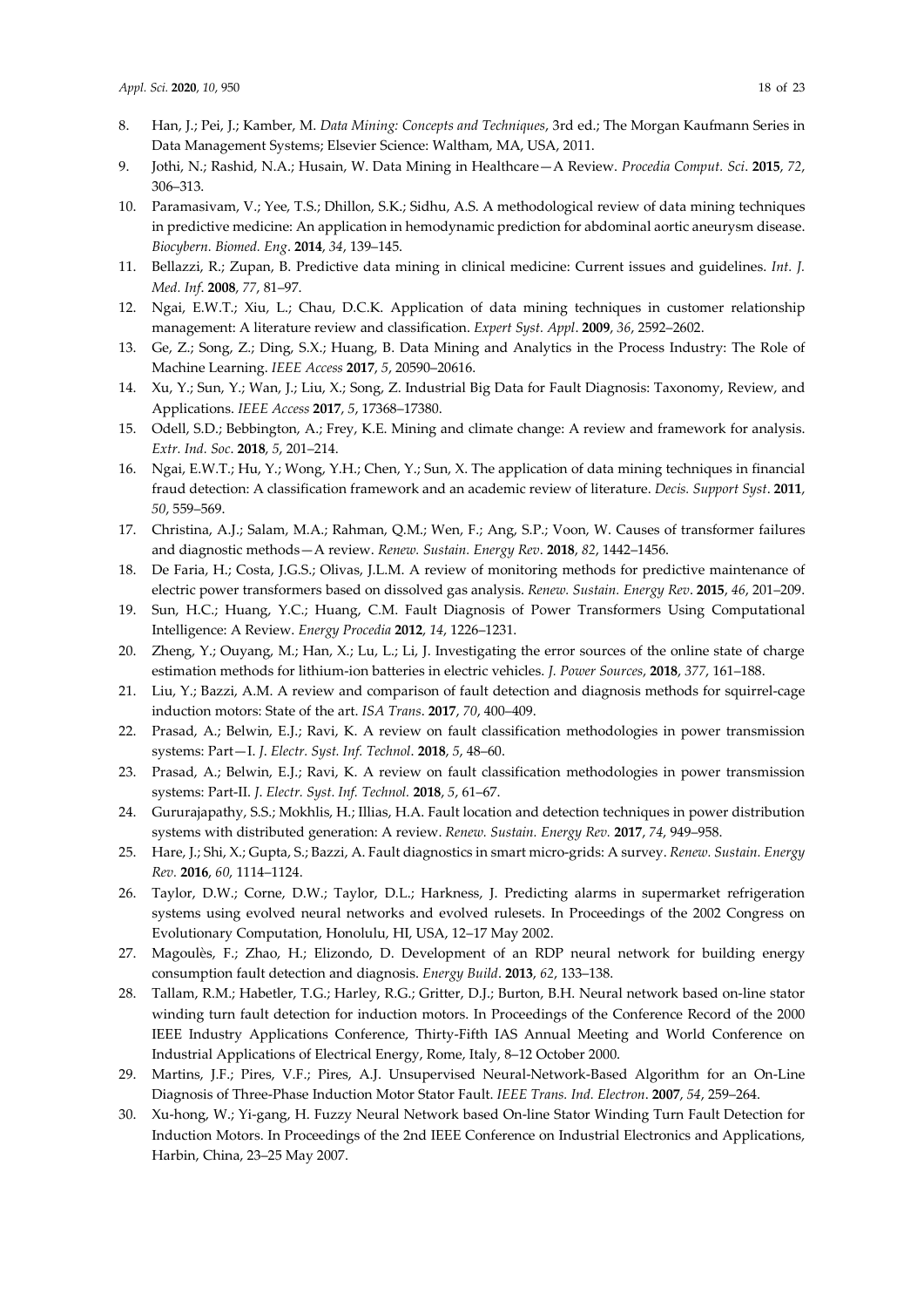- 31. Ballal, M.S.; Khan, Z.J.; Suryawanshi, H.M.; Sonolikar, R.L. Adaptive Neural Fuzzy Inference System for the Detection of Inter-Turn Insulation and Bearing Wear Faults in Induction Motor. *IEEE Trans. Ind. Electron*. **2007**, *54*, 250–258.
- 32. Cabal-Yepez, E.; Valtierra-Rodriguez, M.; Romero-Troncoso, R.J.; Garcia-Perez, A.; Osornio-Rios, R.A.; Miranda-Vidales, H.; Alvarez-Salas, R. FPGA-based entropy neural processor for online detection of multiple combined faults on induction motors. *Mech. Syst. Signal Process*. **2012**, *30*, 123–130.
- 33. Camarena-Martinez, D.; Valtierra-Rodriguez, M.; Garcia-Perez, A.; Osornio-Rios, R.A.; Romero-Troncoso, R.J. Empirical mode decomposition and neural networks on FPGA for fault diagnosis in induction motors. *Sci. World J*. **2014**, *2014,* 908140, 17p.
- 34. Amezquita-Sanchez, J.P.; Valtierra-Rodriguez, M.; Camarena-Martinez, D.; Granados-Lieberman, D.; Romero-Troncoso, R.J.; Dominguez-Gonzalez, A. Fractal dimension-based approach for detection of multiple combined faults on induction motors*. J. Vib. Control* **2016**, *22*, 3638–3648.
- 35. Zolfaghari, S.; Noor, S.B.M.; Rezazadeh, M.M.; Marhaban, M.H.; Mariun, N. Broken rotor bar fault detection and classification using wavelet packet signature analysis based on fourier transform and multilayer perceptron neural network. *Appl. Sci*. **2018**, *8*, 25.
- 36. Flores, A.; Quiles, E.; Garcia, E.; Morant, F. Fault Diagnosis of Electric Transmission Lines using Modular Neural Networks. *IEEE Lat. Am. Trans.* **2016**, *14*, 3663–3668.
- 37. Valtierra-Rodriguez, M.; Romero-Troncoso, R.J.; Osornio-Rios, R.A.; Garcia-Perez, A. Detection and classification of single and combined power quality disturbances using neural networks. *IEEE Trans. Ind. Electron.* **2013**, *61*, 2473–2482.
- 38. Rigatos, G.; Siano, P. Power transformers' condition monitoring using neural modeling and the local statistical approach to fault diagnosis. *Int. J. Electr. Power Energy Syst.* **2016**, *80*, 150–159.
- 39. Menezes, A.G.C.; Almeida, O.M.; Barbosa, F.R. Use of decision tree algorithms to diagnose incipient faults in power transformers. In Proceedings of the Simposio Brasileiro de Sistemas Eletricos (SBSE), Niteroi, Brazil, 12–16 May 2018.
- 40. Han, Y.; Zhao, D.; Hou, H. Oil-immersed Transformer Internal Thermoelectric Potential Fault Diagnosis Based on Decision-tree of KNIME Platform. *Procedia Comput. Sci*. **2016**, *83*, 1321–1326.
- 41. Samantaray, S.R.; Dash, P.K. Decision Tree based discrimination between inrush currents and internal faults in power transformer. *Int*. *J. Electr. Power Energy Syst*. **2011**, *33*, 1043–1048.
- 42. Sakthivel, N.R.; Sugumaran, V.; Babudevasenapati, S. Vibration based fault diagnosis of monoblock centrifugal pump using decision tree. *Expert Syst. Appl*. **2010**, *37*, 4040–4049.
- 43. Sharma, A.; Sugumaran, V.; Babu, S. Misfire detection in an IC engine using vibration signal and decision tree algorithms. *Measurement* **2014**, *50*, 370–380.
- 44. Volkanovski, A.; Čepin, M.; Mavko, B. Application of the fault tree analysis for assessment of power system reliability. *Reliab. Eng. Syst. Saf*. **2009**, *94*, 1116–1127.
- 45. Duan, R.; Zhou, H. A New Fault Diagnosis Method Based on Fault Tree and Bayesian Networks. *Energy Procedia* **2012**, *17*, 1376–1382.
- 46. Bonvini, M.; Sohn, M.D.; Granderson, J.; Wetter, M.; Piette, M.A. Robust on-line fault detection diagnosis for HVAC components based on nonlinear state estimation techniques. *Appl. Energy* **2014**, *124*, 156–166.
- 47. Li, D.; Zhou, Y.; Hu, G.; Spanos, C.J. Fault detection and diagnosis for building cooling system with a treestructured learning method. *Energy Build*. **2016**, *127*, 540–551.
- 48. Rodríguez, P.V.J.; Arkkio, A. Detection of stator winding fault in induction motor using fuzzy logic. *Appl. Soft Comput.* **2008**, *8*, 1112–1120.
- 49. Amezquita-Sanchez, J.P.; Valtierra-Rodriguez, M.; Perez-Ramirez, C.A.; Camarena-Martinez, D.; Garcia-Perez, A.; Romero-Troncoso, R.J. Fractal dimension and fuzzy logic systems for broken rotor bar detection in induction motors at start-up and steady-state regimes. *Meas. Sci. Technol*. **2017**, *28*, 075001.
- 50. Islam, S.M.; Wu, T.; Ledwich, G. A novel fuzzy logic approach to transformer fault diagnosis. *IEEE Trans. Dielectr. Electr. Insul*. **2000**, *7*, 177–186.
- 51. Huang, Y.C.; Sun, H.C. Dissolved gas analysis of mineral oil for power transformer fault diagnosis using fuzzy logic. *IEEE Trans. Dielectr. Electr. Insul*. **2013**, *20*, 974–981.
- 52. Khan, S.A.; Equbal, M.D.; Islam, T. A comprehensive comparative study of DGA based transformer fault diagnosis using fuzzy logic and ANFIS models. *IEEE Trans. Dielectr. Electr. Insul*. **2015**, *22*, 590–596.
- 53. Chin, H.C. Fault section diagnosis of power system using fuzzy logic. *IEEE Trans. Power Syst*. **2003**, *18*, 245– 250.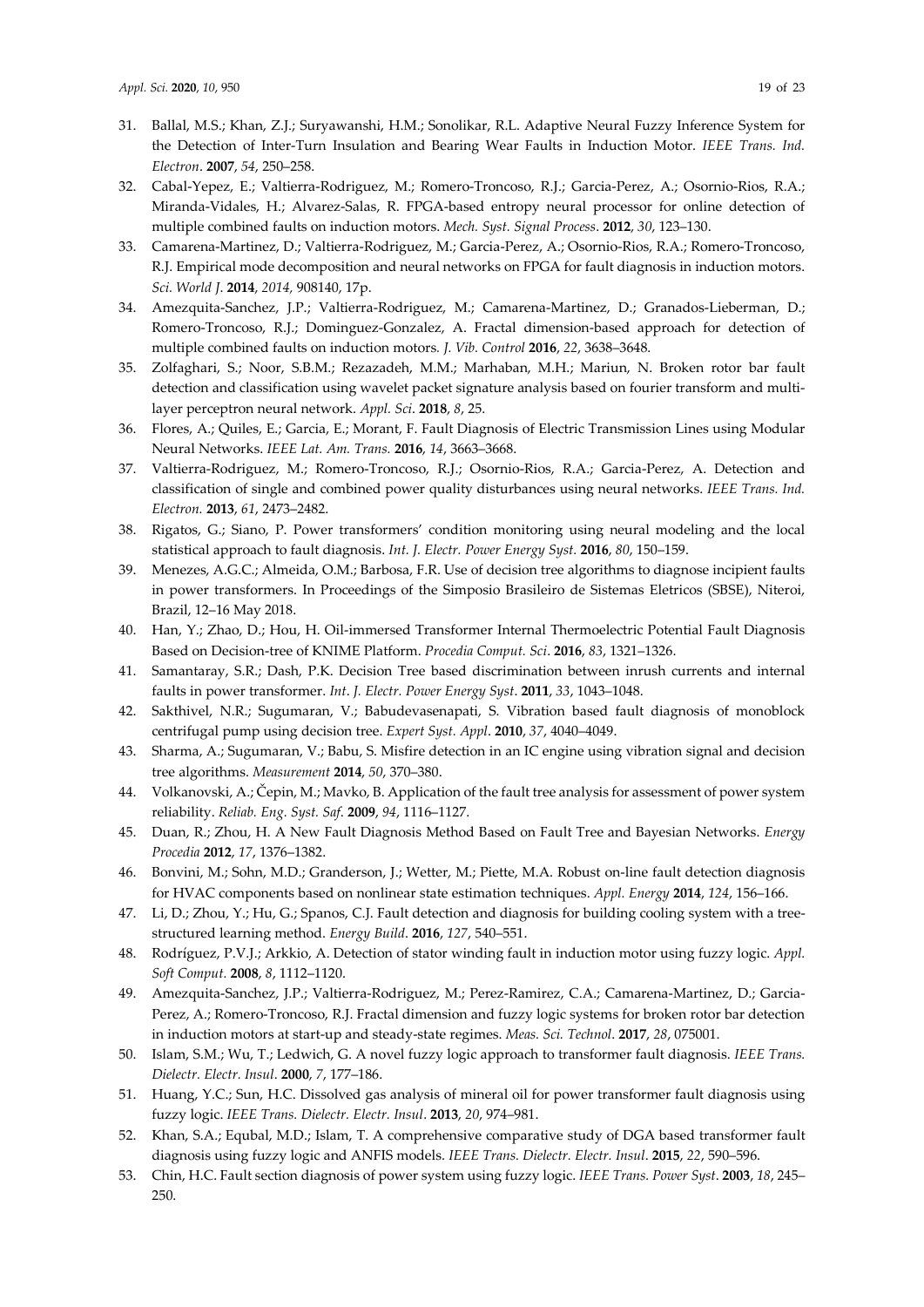- 54. Valtierra-Rodriguez, M.; Granados-Lieberman, D.; Torres-Fernandez, J.E.; Rodríguez-Rodríguez, J.R.; Gómez-Aguilar, J.F. A new methodology for tracking and instantaneous characterization of voltage variations. *IEEE Trans. Instrum. Meas*. **2016**, *65*, 1596–1604.
- 55. Lauro, F.; Moretti, F.; Capozzoli, A.; Khan, I.; Pizzuti, S.; Macas, M.; Panzieri, S. Building Fan Coil Electric Consumption Analysis with Fuzzy Approaches for Fault Detection and Diagnosis. *Energy Procedia* **2014**, *62*, 411–420.
- 56. Zio, E.; Baraldi, P.; Popescu, I.C. A fuzzy decision tree method for fault classification in the steam generator of a pressurized water reactor. *Ann. Nucl. Energy* **2009**, *36*, 1159–1169.
- 57. Mittal, M.; Bhushan, M.; Patil, S.; Chaudhari, S. Optimal Feature Selection for SVM Based Fault Diagnosis in Power Transformers. *IFAC Proc. Vol*. **2013**, *46*, 809–814.
- 58. Lv, G.; Cheng, H.; Zhai, H.; Dong, L. Fault diagnosis of power transformer based on multi-layer SVM classifier. *Electr. Power Syst. Res*. **2005**, *75*, 9–15.
- 59. Bacha, K.; Souahlia, S.; Gossa, M. Power transformer fault diagnosis based on dissolved gas analysis by support vector machine. *Electr. Power Syst. Res*. **2012**, *83*, 73–79.
- 60. Johnson, J.M.; Yadav, A. Complete protection scheme for fault detection, classification and location estimation in HVDC transmission lines using support vector machines. *IET Sci. Meas. Technol*. **2017**, *11*, 279–287.
- 61. Parikh, U.B.; Das, B.; Maheshwari, R. Fault classification technique for series compensated transmission line using support vector machine. *Int. J. Electr. Power Energy Syst*. **2010**, *32*, 629–636.
- 62. Zhang, S.; Wang, Y.; Liu, M.; Bao, Z. Data-Based Line Trip Fault Prediction in Power Systems Using LSTM Networks and SVM. *IEEE Access* **2018**, *6*, 7675–7686.
- 63. Gangsar, P.; Tiwari, R. Comparative investigation of vibration and current monitoring for prediction of mechanical and electrical faults in induction motor based on multiclass-support vector machine algorithms. *Mech. Syst. Signal Process*. **2017**, *94*, 464–481.
- 64. Zhang, Y.; Ye, D.; Liu, Y. Robust locally linear embedding algorithm for machinery fault diagnosis. *Neurocomputing* **2018**, *273*, 323–332.
- 65. Das, S.; Purkait, P.; Koley, C.; Chakravorti, S. Performance of a load-immune classifier for robust identification of minor faults in induction motor stator winding. *IEEE Trans. Dielectr. Electr. Insul.* **2014**, *21*, 33–44.
- 66. Mulumba, T.; Afshari, A.; Yan, K.; Shen, W.; Norford, L.K. Robust model-based fault diagnosis for air handling units. *Energy Build*. **2015**, *86*, 698–707.
- 67. Yan, K.; Shen, W.; Mulumba, T.; Afshari, A. ARX model based fault detection and diagnosis for chillers using support vector machines. *Energy Build*. **2014**, *81*, 287–295.
- 68. Ayodeji, A.; Liu, Y. Support vector ensemble for incipient fault diagnosis in nuclear plant components. *Nucl. Eng. Technol*. **2018**, *50*, 1306–1313.
- 69. Lai, K.; Phung, B.; Blackburn, T. Application of data mining on partial discharge part I: Predictive modelling classification. *IEEE Trans. Dielectr. Electr. Insul*. **2010**, *17*, 846–854.
- 70. Liang, J.; Chen, K.; Lin, M.; Zhang, C.; Wang, F. Robust finite mixture regression for heterogeneous targets. *Data Min. Knowl. Discov*. **2018**, *32*, 1509–1560.
- 71. Jena, S.; Bhalja, B.R. Development of a new fault zone identification scheme for busbar using logistic regression classifier. *IET Gener. Transm. Distrib*. **2017**, *11*, 174–184.
- 72. Xu, L.; Chow, M.Y. A Classification Approach for Power Distribution Systems Fault Cause Identification. *IEEE Trans. Power Syst*. **2006**, *21*, 53–60.
- 73. Cha, J.; Ha, C.; Ko, S.; Koo, J. Application of fault factor method to fault detection and diagnosis for space shuttle main engine. *Acta Astronaut*. **2016**, *126*, 517–527.
- 74. Jiang, Y.; Yin, S. Recursive Total Principle Component Regression Based Fault Detection and Its Application to Vehicular Cyber-Physical Systems. *IEEE Trans. Ind. Inf.* **2018**, *14*, 1415–1423.
- 75. Bolovinou, A.; Bakas, I.; Amditis, A.; Mastrandrea, F.; Vinciotti, W. Online prediction of an electric vehicle remaining range based on regression analysis. In Proceedings of the IEEE International Electric Vehicle Conference (IEVC), Florence, Italy, 17–19 December 2014.
- 76. Cappiello, A.; Chabini, I.; Nam, E.K.; Lue, A.; Abou, Z.M. A statistical model of vehicle emissions and fuel consumption. In Proceedings of the IEEE 5th International Conference on Intelligent Transportation Systems, Singapore, 3–6 September 2002.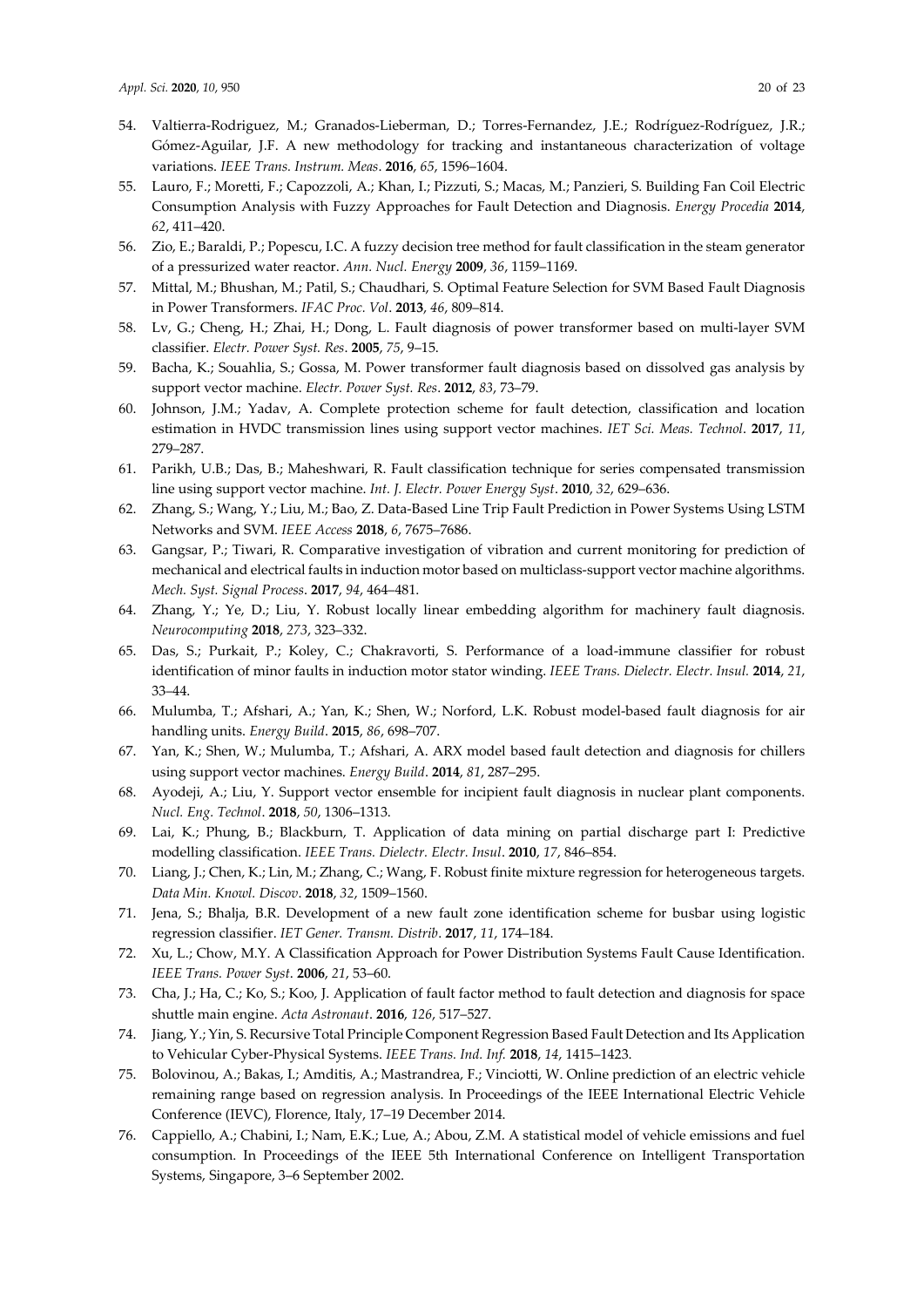- 77. Yu, Q.; Qin, Y.; Liu, P.; Ren, G. A Panel Data Model-Based Multi-Factor Predictive Model of Highway Electromechanical Equipment Faults. *IEEE Trans. Intell. Transp. Syst*. **2018**, *19*, 1–7.
- 78. Gopinath, R.; Santhosh, K.C.; Ramachandran, K.I.; Upendranath, V.; Sai Kiran, P.V.R. Intelligent fault diagnosis of synchronous generators. *Expert Syst. Appl*. **2016**, *45*, 142–149.
- 79. Bangura, J.F.; Povinelli, R.J.; Demerdash, N.A.O.; Brown, R.H. Diagnostics of eccentricities and bar/endring connector breakages in polyphase induction motors through a combination of time-series data mining and time-stepping coupled FE-state space techniques. In Proceedings of the Conference Record of the 2001 IEEE Industry Applications Conference, 36th IAS Annual Meeting, Chicago, IL, USA, 30 September–4 October 2001.
- 80. Wang, G.; Jiao, J. Quality-Related Fault Detection and Diagnosis Based on Total Principal Component Regression Model. *IEEE Access* **2018**, *6*, 10341–10347.
- 81. Seera, M.; Chee, P.L.; Ishak, D.; Singh, H. Fault Detection and Diagnosis of Induction Motors Using Motor Current Signature Analysis and a Hybrid FMM–CART Model. *IEEE Trans. Neural Netw. Learn. Syst*. **2012**, *23*, 97–108.
- 82. Seera, M.; Chee, P.L. Online Motor Fault Detection and Diagnosis Using a Hybrid FMM-CART Model. *IEEE Trans. Neural Netw. Learn. Syst*. **2014**, *25*, 806–812.
- 83. Tran, V.T.; Yang, B.S.; Oh, M.S.; Tan, A.C.C. Fault diagnosis of induction motor based on decision trees and adaptive neuro-fuzzy inference*. Expert Syst. Appl*. **2009**, *36*, 1840–1849.
- 84. Pramesti, W.; Damayanti, I.; Asfani, D.A. Stator fault identification analysis in induction motor using multinomial logistic regression. In Proceedings of the International Seminar on Intelligent Technology and Its Applications (ISITIA), Lombok, Indonesia, 28–30 June 2016.
- 85. Júnior, A.M.G.; Silva, V.V.R.; Baccarini, L.M.R.; Mendes, L.F.S. The design of multiple linear regression models using a genetic algorithm to diagnose initial short-circuit faults in 3-phase induction motors. *Appl*. *Soft Comput*. **2018**, *63*, 50–58.
- 86. Seshadrinath, J.; Singh, B.; Panigrahi, B.K. Incipient Interturn Fault Diagnosis in Induction Machines Using an Analytic Wavelet-Based Optimized Bayesian Inference. *IEEE Trans. Neural Netw. Learn. Syst*. **2014**, *25*, 990–1001.
- 87. Zhou, H.; Huang, J.; Lu, F.; Thiyagalingam, J.; Kirubarajan, T. Echo state kernel recursive least squares algorithm for machine condition prediction. *Mech. Syst. Signal Process*. **2018**, *111*, 68–86.
- 88. Choi, K.; Singh, S.; Kodali, A.; Pattipati, K.R.; Sheppard, J.W.; Namburu, S.M.; Chigusa, S.; Prokhorov, D.V.; Qiao, L. Novel Classifier Fusion Approaches for Fault Diagnosis in Automotive Systems. *IEEE Trans. Instrum. Meas*. **2009**, *58*, 602–611.
- 89. Jakubek, S.; Strasser, T. Fault-diagnosis using neural networks with ellipsoidal basis functions. In Proceedings of the American Control Conference, Anchorage, AK, USA, 8–10 May 2002.
- 90. Oliva, J.A.; Weihrauch, C.; Bertram, T. Model-Based Remaining Driving Range Prediction in Electric Vehicles by using Particle Filtering and Markov Chains. *World Electr. Veh. J*. **2013**, *6*, 204–213.
- 91. Tseng, C.M.; Chau, C.K. Personalized Prediction of Vehicle Energy Consumption Based on Participatory Sensing. *IEEE Trans. Intell. Transp. Syst*. **2017**, *18*, 3103–3113.
- 92. Grubwinkler, S.; Lienkamp, M. A modular and dynamic approach to predict the energy consumption of electric vehicles. In Proceedings of the Conference on Future Automotive Technology, Munich, Germany, 18–19 March 2013.
- 93. Cuma, M.U.; Koroglu, T. A comprehensive review on estimation strategies used in hybrid and battery electric vehicles. *Renew. Sustain. Energy Rev*. **2015**, *42*, 517–531.
- 94. Liao, R.; Zheng, H.; Grzybowski, S.; Yang, L. Particle swarm optimization-least squares support vector regression based forecasting model on dissolved gases in oil-filled power transformers. *Electr. Power Syst. Res.* **2011**, *81*, 2074–2080.
- 95. Zheng, H.; Zhang, Y.; Liu, J.; Wei, H.; Zhao, J.; Liao, R. A novel model based on wavelet LS-SVM integrated improved PSO algorithm for forecasting of dissolved gas contents in power transformers. *Electr. Power Syst. Res.* **2018**, *155*, 196–205.
- 96. Zhang, Y.Y.; Wei, H.; Yang, Y.D.; Zheng, H.B.; Zhou, T.; Jiao, J. Forecasting of Dissolved Gases in Oilimmersed Transformers Based upon Wavelet LS-SVM Regression and PSO with Mutation. *Energy Procedia* **2016**, *104*, 38–43.
- 97. Yang, M.T.; Hu, L.S. Intelligent fault types diagnostic system for dissolved gas analysis of oil-immersed power transformer. *IEEE Trans. Dielectr. Electr. Insul*. **2013**, *20*, 2317–2324.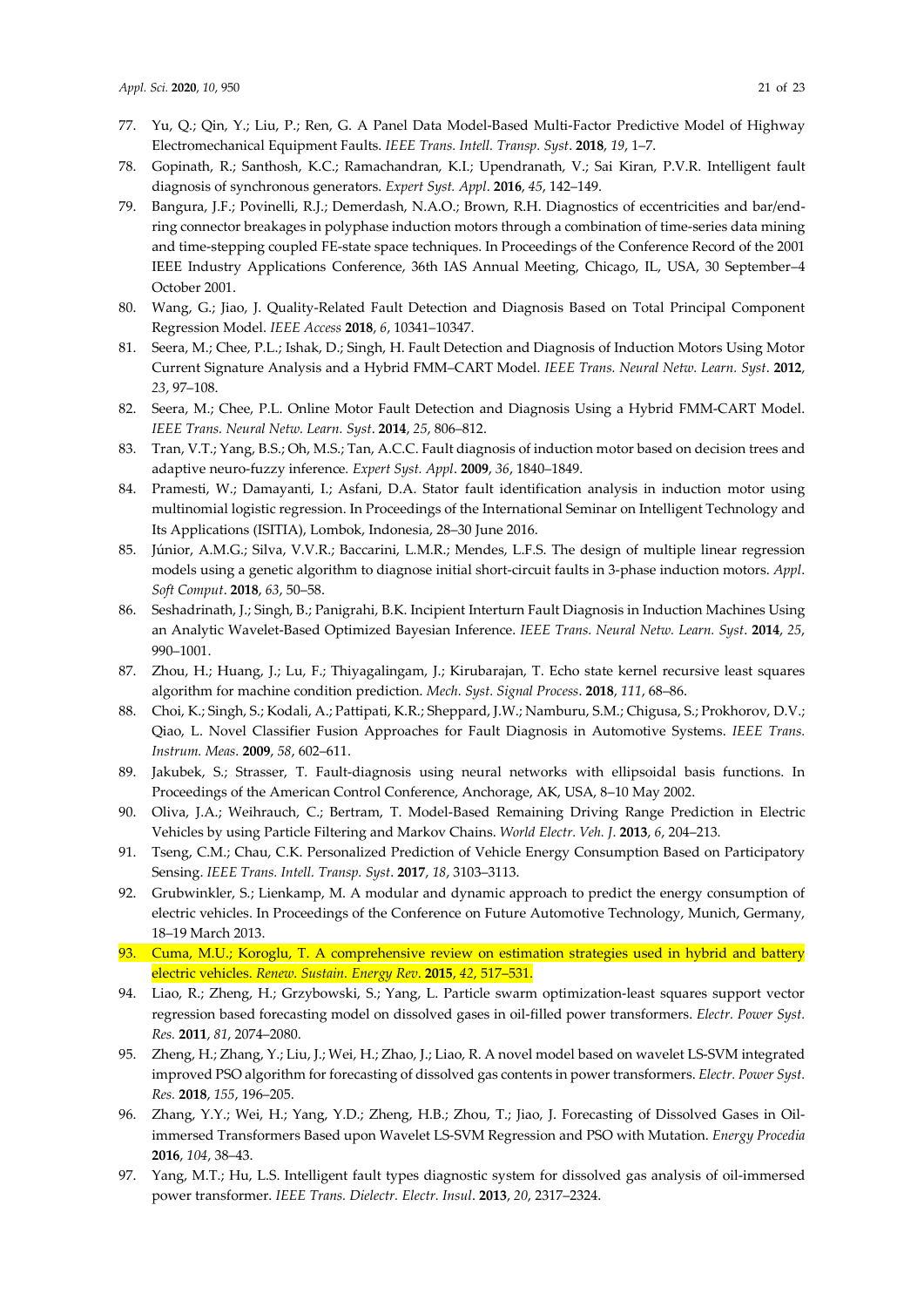- 98. Al-Janabi, S.; Rawat, S.; Patel, A.; Al-Shourbaji, I. Design and evaluation of a hybrid system for detection and prediction of faults in electrical transformers. *Int. J. Electr. Power Energy Syst.* **2015**, *67*, 324–335.
- 99. Fei, S.; Zhang, X. Fault diagnosis of power transformer based on support vector machine with genetic algorithm. *Expert Syst. Appl*. **2009**, *36*, 11352–11357.
- 100. Koley, C.; Purkait, P.; Chakravorti, S. Wavelet-Aided SVM Tool for Impulse Fault Identification in Transformers. *IEEE Trans. Power Deliv*. **2006**, *21*, 1283–1290.
- 101. Yunlong, Z.; Peng, Z. Vibration Fault Diagnosis Method of Centrifugal Pump Based on EMD Complexity Feature and Least Square Support Vector Machine. *Energy Procedia* **2012**, *17*, 939–945.
- 102. Sakthivel, N.R.; Sugumaran, V.; Nair, B.B. Comparison of decision tree-fuzzy and rough set-fuzzy methods for fault categorization of mono-block centrifugal pump. *Mech. Syst. Signal Process*. **2010**, *24*, 1887–1906.
- 103. Muralidharan, V.; Sugumaran, V.; Indira, V. Fault diagnosis of monoblock centrifugal pump using SVM. *Eng. Sci. Technol. Int. J*. **2014**, *17*, 152–157.
- 104. Muralidharan, V.; Sugumaran, V. A comparative study of Naïve Bayes classifier and Bayes net classifier for fault diagnosis of monoblock centrifugal pump using wavelet analysis. *Appl. Soft Comput.* **2012**, *12*, 2023–2029.
- 105. Muralidharan, V.; Sugumaran, V. Feature extraction using wavelets and classification through decision tree algorithm for fault diagnosis of mono-block centrifugal pump. *Measurement* **2013**, *46*, 353–359.
- 106. Jamil, M.; Singh, R.; Sharma, S.K. Fault identification in electrical power distribution system using combined discrete wavelet transform and fuzzy logic. *J. Electr. Syst. Inf. Technol.* **2015**, *2*, 257–267.
- 107. Mortazavi, S.H.; Moravej, Z.; Shahrtash, S.M. A hybrid method for arcing faults detection in large distribution networks. *Int. J. Electr. Power Energy Syst*. **2018**, *94*, 141–150.
- 108. Ramesh, B.N.; Jagan, M.B. Fault classification in power systems using EMD and SVM. *Ain Shams Eng. J.* **2017**, *8*, 103–111.
- 109. Singh, S.; Vishwakarma, D.N. A Novel Methodology for Identifying Cross-Country Faults in Series-Compensated Double Circuit Transmission Lines. *Procedia Comput. Sci*. **2018**, *125*, 427–433.
- 110. Da Silva, P.R.N.; Gabbar, H.A.; Vieira Junior, P.; da Costa Junior, C.T. A new methodology for multiple incipient fault diagnosis in transmission lines using QTA and Naïve Bayes classifier. *Int. J. Electr. Power Energy Syst.* **2018**, *103*, 326–346.
- 111. Lin, S.; Horng, S. A Classification-Based Fault Detection and Isolation Scheme for the Ion Implanter. *IEEE Trans. Semicond. Manuf.* **2006**, *19*, 411–424.
- 112. Di Maio, F.; Baraldi, P.; Zio, E.; Seraoui, R. Fault Detection in Nuclear Power Plants Components by a Combination of Statistical Methods. *IEEE Trans. Reliab*. **2013**, *62*, 833–845.
- 113. Liangyu, Ma.; Yongguang, Ma.; Lee, K.Y. An Intelligent Power Plant Fault Diagnostics for Varying Degree of Severity and Loading Conditions. *IEEE Trans. Energy Convers*. **2010**, *25*, 546–554.
- 114. Madhusudana, C.K.; Kumar, H.; Narendranath, S. Fault diagnosis of face milling tool using decision tree and sound signal. *Mater. Today Proc*. **2018**, *5*, 12035–12044.
- 115. Du, Z.; Fan, B.; Jin, X.; Chi, J. Fault detection and diagnosis for buildings and HVAC systems using combined neural networks and subtractive clustering analysis. *Build. Environ*. **2014**, *73*, 1–11.
- 116. Camarena-Martinez, D.; Valtierra-Rodriguez, M.; Perez-Ramirez, C.A.; Amezquita-Sanchez, J.P.; Romero-Troncoso, R.J.; Garcia-Perez, A. Novel downsampling empirical mode decomposition approach for power quality analysis. *IEEE Trans. Ind. Electron*. **2015**, *63*, 2369–2378.
- 117. Djeffal, A.; Babahenini, M.C.; Ahmed, A.T. Fast binary support vector machine learning method by samples reduction. *Int. J. Data Min. Model. Manag.* **2017**, *9*, 1.
- 118. Zhao, Z.; Chu, L.; Tao, D.; Pei, J. Classification with label noise: A Markov chain sampling framework. *Data Min. Knowl. Discov.* **2018**, *33*, 1468–1504.
- 119. Hwang, D.; Son, Y. Prototype-based classification and error analysis under bootstrapping strategy. *Int. J. Data Min. Model. Manag.* **2018**, *10*, 293.
- 120. Zhang, W.; Zhang, Z.; Chao, H.C.; Tseng, F.H. Kernel mixture model for probability density estimation in Bayesian classifiers. *Data Min. Knowl. Discov*. **2018**, *32*, 675–707.
- 121. Zhang, J.; Wang, S.; Chen, L.; Gallinari, P. Multiple Bayesian discriminant functions for high-dimensional massive data classification. *Data Min. Knowl. Discov*. **2016**, *31*, 465–501.
- 122. Celotto, E. Visualizing the behavior and some symmetry properties of Bayesian confirmation measures. *Data Min. Knowl. Discov.* **2016**, *31*, 739–773.